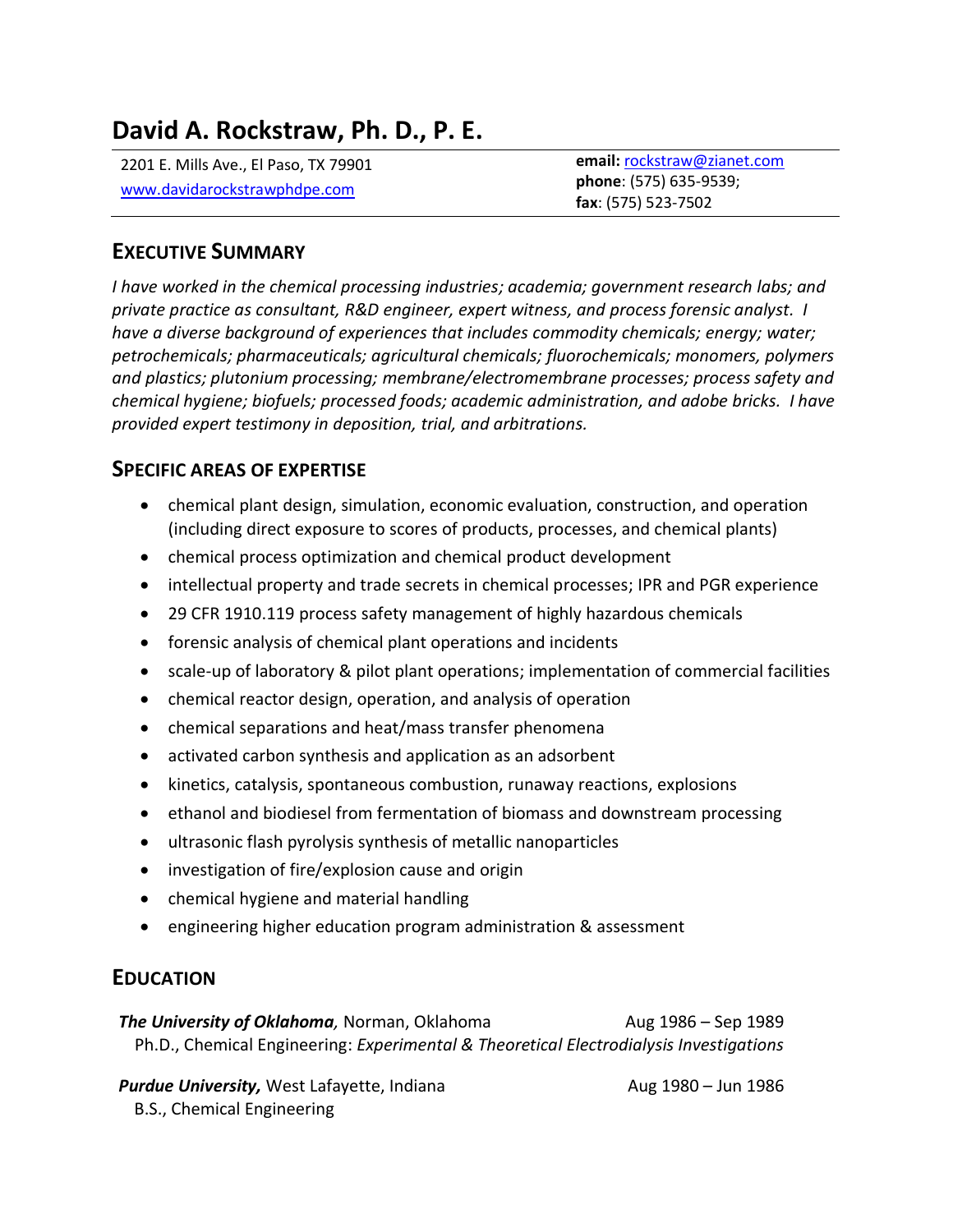### **EXPERIENCE**

#### *David A. Rockstraw, Ph. D., P. E., Inc.,* El Paso, TX

CHEMICAL PROCESS DESIGN/REVIEW/FORENSIC ANALYSIS & EXPERT WITNESS since 1997

*Expert Witness or Consultant (chronologically listed)* † *deposition,* ‡ *trial/arbitration testimony*

#### *Active Matters*

- 1. Comerford Chilson & Moser, LLP, Winston-Salem, NC. Consultant for **plaintiff** on matter involving explosion in metal reprocessing facility (2022 - ).
- 2. Cooney & Conway, Chicago, IL. Consultant for the **plaintiff** on matter involving employee injury by chemical burn related to use of sodium hydroxide. 2022 - ).
- 3. Edelson PC, Boulder, CO. Expert for the **plaintiff** on matter involving emissions of ethylene oxide (Susan Kaberline v. Terumo BCT Sterilization Services, Inc., No. 2021CV30474 District Court, Jefferson County, State of Colorado. 2021 - ).
- 4. Edelson PC, Boulder, CO. Expert for the **plaintiff** on matter involving emissions of ethylene oxide (Ann Jordan v. Terumo BCT Sterilization Services, Inc., No. 2020CV31457 District Court, Jefferson County, State of Colorado. 2021 - ).
- 5. Sterne, Kessler, Goldstein, & Fox, Washington, DC. Plaintiff expert witness on matter involving infringement of US 8,167,141 B2, "Gravity Flow Filter" (Brita v. multiple defendants, International Trade Commission. 2021 -).
- 6. Kirkland & Ellis LLP, Washington, DC. **Defendant** expert witness on a patent infringement case involving U.S. RE 46,002, "Plural Component Spray Gun for Fast Setting Materials" and 7,527,172, "Plural Component Mixing and Dispensing Apparatus." (Graco Inc. & Graco MN, Inc. v. Carlisle Construction Materials, LLC., C.A. No. 21-245 (MN) in the U.S. District Court for the District of Delaware. 2021 - ).
- 7. Clarke Rajchel Engineering LLC, Laramie, WY. Expert witness for **claimant** in a matter of misappropriation of a technology developed by claimant for the production of ammonium thiosulfate (Clark Rajchel Engineering LLC v. Stercorat Hungary Kft and Intech, spol. s.r.o., Slovakia. Vienna International Arbitral Centre, 2021 - ).
- 9. Kirkland & Ellis LLP, Washington, DC. **Petitioner** expert for an inter partes review of U.S. 10,159,996 entitled, "System for Dispensing Multiple Component Chemical Sprays." (Akurate Dynamics, LLC v. Carlisle Fluid Technologies, Inc. IPR 2021- 01256, 2021 - ).
- 10. Wilson Elser Moskowitz Edelman & Dicker LLP, Samford, CT. **Defendant** expert witness on matter involving explosion in a municipal waste processing facility (City of Stamford / Synagro-Connecticut v. Maintenance Technologies International, LLC, et al., Superior Court J.D. of Stamford/Norwalk at Stamford, Docket No. FST-CV20-6046431S. 2021 - ).
- 11. Finnegan, Henderson, Farabow, Garrett & Dunner, LLP; Reston, VA. Expert witness for **respondent** on inter partes review involving the validity of U.S. Patent 7,473,685 (IPR2020-01113 Patent 7,473,685 B2: Tide International USA Inc., petitioner v. UPL NA Inc., patent owner. 2020 - ).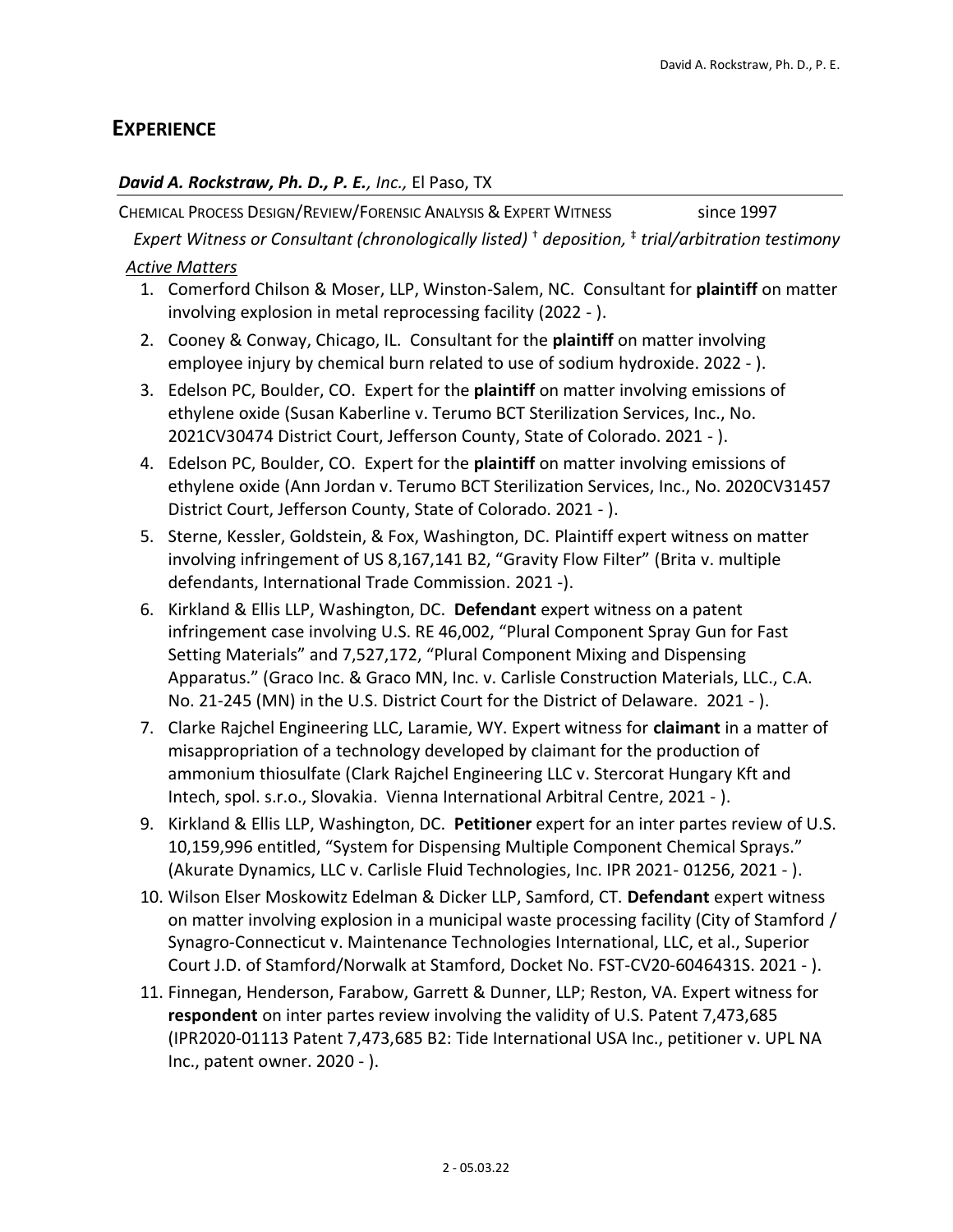- 12. Robins Kaplan LLP; Minneapolis, MN. Expert witness for the **plaintiff** on wrongful (paralyzing) injury and product liability matter involving dust remover product (*Ashen S. Diehl, Plaintiff v. 3M Company, Defendant, Court File No. 69DU-CV-18-2662, in the U.S. District Court State of Minnesota, Sixth Judicial District, County of St. Louis*. 2020 -).†
- 13. Arnold & Itkin LLP; Houston, TX. Expert witness for **plaintiff** on matter involving injury out of negligence at a chemical process facility. (*Jacque Lucas, et al. v. KapStone Paper and Packaging Corp., et al.*, C/A No: 2017-CP-10-838, In the Court of Common Pleas for the Ninth Judicial Circuit, County of Charleston, SC. 2020 - ).
- 14. Stoel Rives; Portland, OR. Expert witness for **plaintiff** on trade secret theft of manufacture methods and formulation of tire inflation additive. (*Fuller Bros., Inc., Plaintiff, v. Griffin Bros., Inc.; Ryan Kelly; Morry Jones; and Matthew Jones, Defendants*, Case No. 19CV41576, Circuit Court of Oregon, County of Clackamas. 2020 - ).
- 15. Finnegan, Henderson, Farabow, Garrett & Dunner, LLP; Reston, VA. Expert witness for **plaintiff** on patent infringement matter involving the infringement and validity of U.S. Patent 7,473,685 B2 (January 6, 2009) entitled, "Process for preparation of chemically stable, dry-flow, low compact, dust free, soluble granules of phosphoroamidothioates" (UPL NA v. Tide International (USA), Inc., Zhejiang Tide CropScience, Co., Ltd., and Ningbo Tide Imp. & Exp. Co., Ltd., Civ. No. 8:19-cv-01201 C.D. Cal. 2019 - ).†
- 16. Salvi, Schostok, & Pritchard, P.C.; Chicago, IL. Expert witness for the **plaintiff** on the emission of ethylene oxide from a sterilization facility (*Kamuda v. Sterigenics U.S., LLC, et al.*, Case No. 2018 L 010475 in the Circuit Court of Cook County, Illinois. 2019 - ).
- 17. Mark Fine, Fine Law Firm and Kallie L. Dixon, Business Law Southwest, LLC, Albuquerque, NM. Expert witness for the **plaintiff** to determine cause and origin of a residential fire (*Chaney, et al., v. Meagher Family Trust, FPI Management, Inc. and Sierra Meadows Apartments, LLC.,* Cause D-202-CV-2019-06097, 2nd Judicial District Court, Bernalillo County, NM. 2019 - ).
- 18. Motley Rice; Mt Pleasant, SC. Expert witness for the **plaintiff** in wrongful death matter occurring in a polyethylene terephthalate production facility (Civil Action No. 5:17- 01010-JMC, United States District Court District of South Carolina Orangeburg Division - *Sallie M. Zeigler vs. Eastman Chemical Company, and Mundy Maintenance Service and Operations LLC.* 2019 -).

#### *Closed Matters*

- 19. Allen, Dyer, Doppelt + Gilchrist, PA; Orlando, FL. Expert witness for **plaintiff** of patent infringement and validity of U.S. Patent 6,350,453 B1 entitled, "Tocotrienols and Geranylgeraniol From Bixa Orellana Byproducts." (*American River Nutrition, LLC v. Beijing Gingko Group Biological Technology Co., Ltd et al*., Case No.: 8:18-cv-02201-JLS-JDE in the United States District Court for the Central District of California. 2019 - .<sup>†</sup>
- 20. Barnes & Thornburg LLP, Dallas, TX. Expert witness for the **plaintiff** on a matter involving trade secret theft of radiant catalytic ionization technology (DBG Group Investments, LLC, et al. v. Allen M. Johnston, Greentech Environmental, LLC, and Ellen Johnston, in the Arbitration administered by the American Arbitration Association, Case No. 01-19-0001-7169. 2020 – 2021).†‡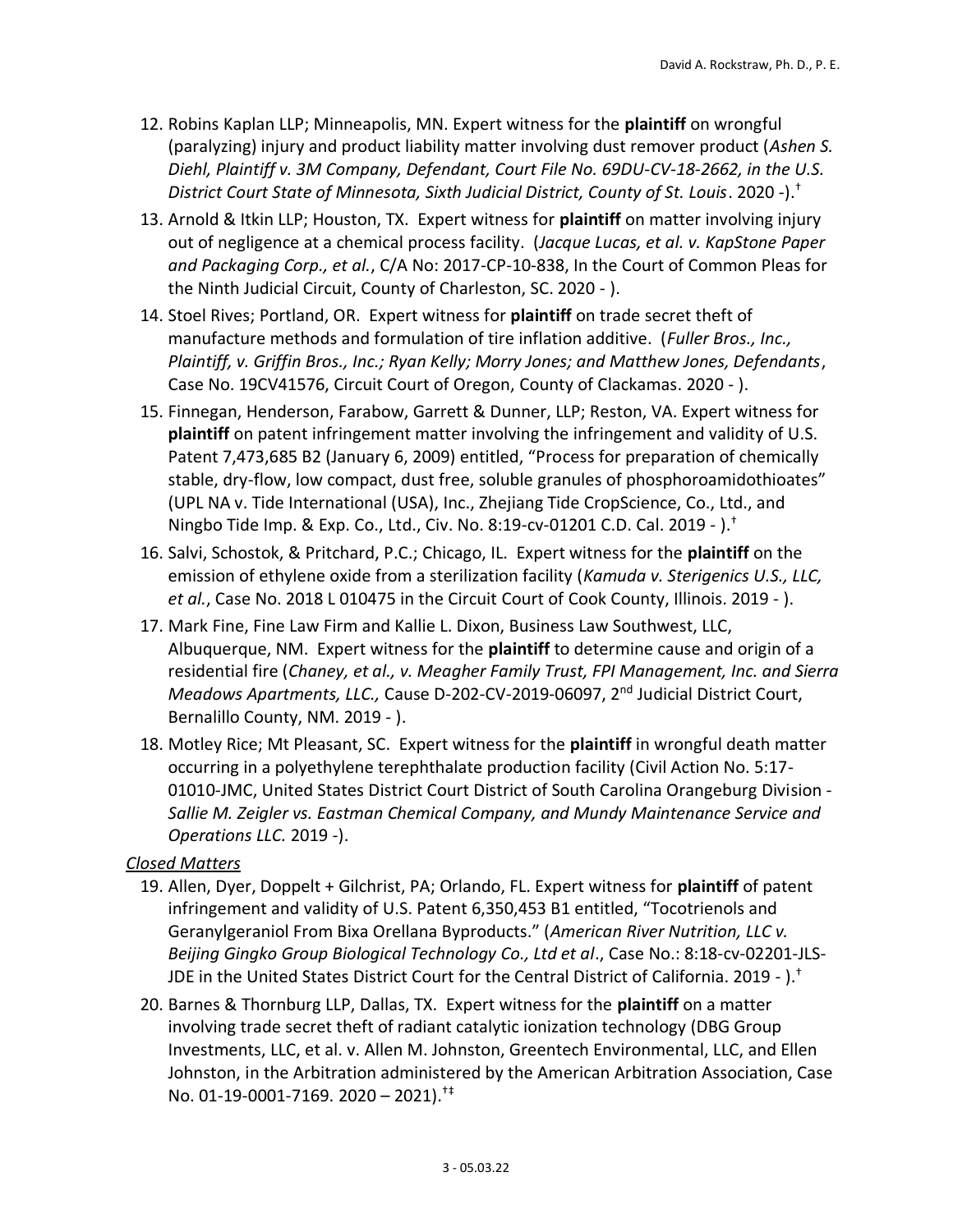- 21. Douglas D. Koktavy, P.C.; Denver CO. Expert witness for **plaintiff** on trade secret theft of formulas and processes associated with home material repairs, including porcelain, fiberglass, formica, wood, marble, ceramic tiles. (*Repairs Unique, Inc., v. Michael Manzanares; H&W Creations, LLC; Emmerson Newbill; and Broad Spectrum LLC*, Case 2020CV30148, U. S. District Court for Douglas County, CO. 2020 –2021).
- 22. Gibson, Dunn, & Crutcher, Washington, DC. Expert witness for **counter defendant** of anti-trust claim on topic of properties of activated carbon materials used in fuel vapor canisters (Ingevity Corporation et al v. BASF Corporation, Case # 1:18-cv-01391. 2021). †‡
- 23. Mangum Ririe LLP, Ladera Ranch, CA. Expert witness for **defendant** of a post grant review of a patent involving activated carbon adsorption of fuel vapors (Case PGR2020- 00037, Patent 10,323,553: BASF Corp, Petitioner, v. Ingevity South Carolina, LLC. 2020).†
- 24. Dechert LLP; Philadelphia, PA. Expert witness for the **plaintiff** on patent infringement matter (*Genesis Alkali Wyoming, LP v. Ciner Resources LP, Ciner Ic ve Dis Ticaret A.S., Eti Soda Uretim Pazarlama Nakliyat ve Elektrik Uretim Sanayi ve Ticaret Inc. and Kazan Soda Elektrik Uretim A.S.*, Case 1:18-cv-01879, United States District Court for the District of Delaware. 2020).
- 25. Allen, Dyer, Doppelt + Gilchrist, P.A.; Orlando, FL. Expert witness for the **plaintiff** regarding unfair competition, false designation of origin, and false advertising. (*Pure Pools, Inc. d/b/a API, Plaintiff, vs. Oxygen Pools, LLC, Defendant*, Case No. 9:20-cv-80426, in the U.S. District Court, Southern District of Florida, West Palm Division. 2020).
- 26. Hinkle Shanor; Roswell, NM. Expert consultant for **plaintiff** concerning material balances and data interpretation of crystallization process. (*State of New Mexico, ex rel., State Engineer and Peco Valley Artesian Conservancy District, Plaintiffs, vs. L. T. Lewis, et al., and United States of America, defendants,* and *State of New Mexico, ex rel., State Engineer and Peco Valley Artesian Conservancy District, Plaintiffs, vs. Hagerman Canal Co., et al. defendants,* CV-WH-3-001240, in the State of New Mexico, County of Chaves, Fifth Judicial District Court. 2020).
- 27. Alston & Bird, LLP; Atlanta, GA. Expert witness for **plaintiff** on trade secret theft of manufacture methods of calcium carbonate resins. (*Heritage Plastics, Inc., Plaintiff v. Gaston Construction, Inc., Glenn E. Stockdale, Christopher E. Varnado, and Plastical, LLC.,* Case 1:20-cv-00374-CLM. , United States District Court for the Northern District of Alabama. 2020 - 2021).†‡
- 28. Cabello Hall Zinda, PLLC; Houston, TX. Expert witness for the **petitioner** of an inter partes review (*Enercorp Sand Solutions Inc. Petitioner, v. Specialized Desanders Inc., Patent Owner.* Case IPR2019-01582 Patent No. 9,861,921. 2019 - 2020).
- 29. McDowell Hetherington LLP; Houston, TX. Expert witness for the **plaintiff** to determine cause and origin of a residential fire (Liberty Insurance Corporation, as subrogee of Vamseedhar Konda, Plaintiff, v. Taylor Morrison Of Texas, Inc.; Hearth & Home Technologies; Parrish & Company, Inc.; Pass & Seymour, Inc.; Powerhouse Electrical Services, Inc.; Custom Electronics, Inc.; And United Subcontractors, Inc.; Cause NO. D-1- GN-005833 District Court of Travis County, TX, 200<sup>th</sup> Judicial District. 2019 - 2020).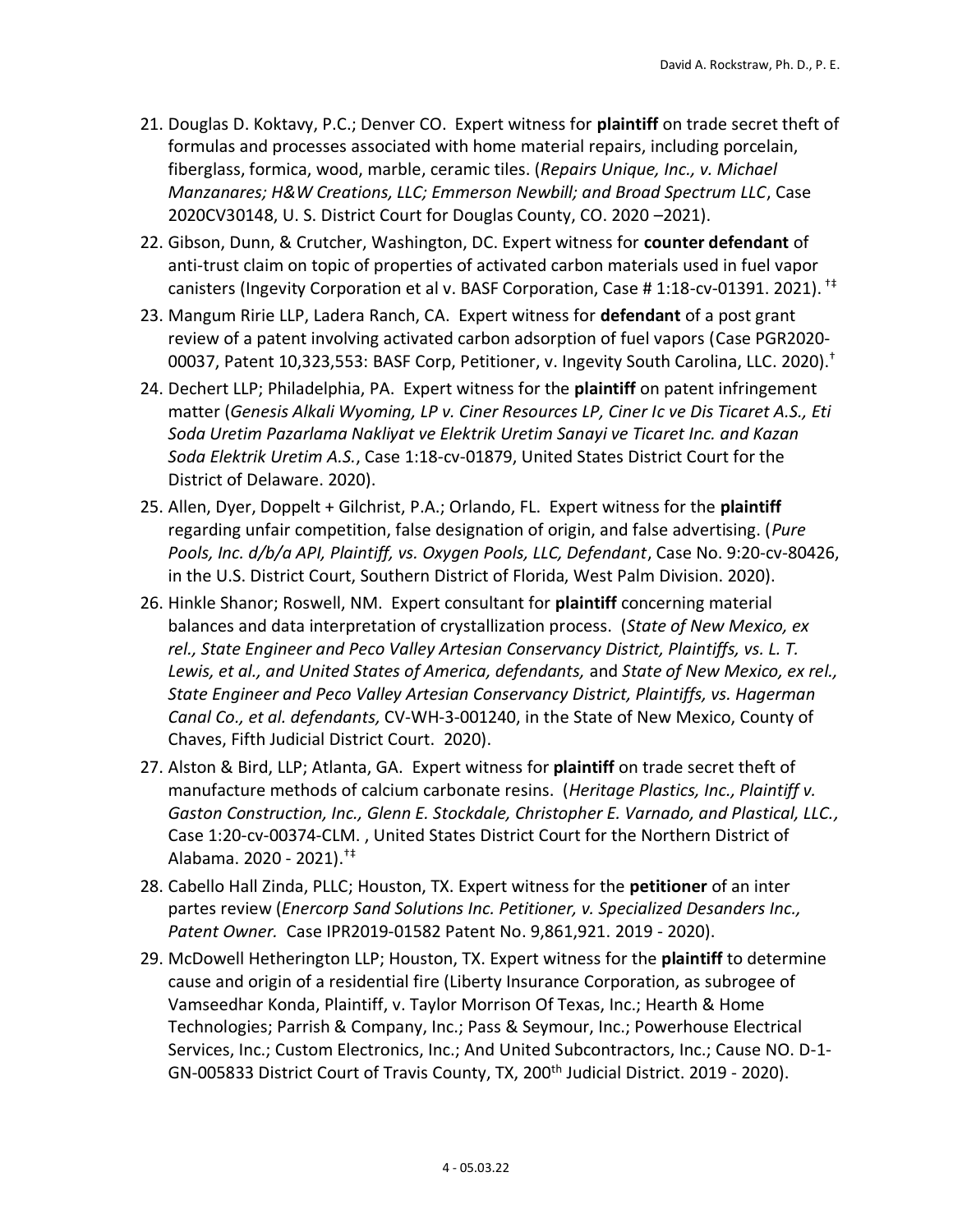- 30. McGlinchey Stafford; Houston, TX. Expert witness for **defendant** in a breach of contract matter based on the design and installation of commercial steam boilers (Civil Action No. 4:18-cv-4349 - *Equistar Chemicals, LLC. v. Indeck Power Equipment Company*, in the United States District Court for the Southern District of Texas Houston Div. 2019). ‡
- 31. Gibson Dunn; Irvine, CA. Expert witness for the **plaintiff** in a patent infringement matter based on U.S. Patent Number RE38,844E (No. 18-1391 RGA, U.S. District Court for the District of Delaware, C.A. - *Ingevity Corporation and Ingevity South Carolina, LLC, v. BASF Corporation.* 2018-2020).†
- 32. Gibson Dunn & Crutcher; Irvine, CA. Expert witness for the **plaintiff** in a patent infringement matter based on U.S. Patent Number RE38,844E (U.S. International Trade Commission, Washington DC, Investigation No. 337-TA-1140 In the Matter of Certain Multi-Stage Fuel Vapor Canister Systems and Activated Carbon Components Thereof. – *In0lkkgevity Corporation and Ingevity South Carolina, LLC, v. Mahle, et al.* 2018-19).‡
- 33. Alston & Bird; Charlotte, NC. Expert witness for the **plaintiff** in lawsuit involving intellectual property of HFC blowing agents and propellants (Civil Action No. 3:17-cv-01390-N in US District Court for Northern District of Texas Dallas Division: *Honeywell International Inc. v. MEK Chemical Corporation.* 2018-2020).†
- 34. Provost & Umphrey Law Firm, LLC, Beaumont, TX Provided expert opinion for the **plaintiff** on the viability of simulated data in wrongful death case involving a sodium hydrosulfide storage tank explosion (Civil Action No.: 2:16-cv-02944-DCN, In The United States District Court District of South Carolina Charleston Division; *Kristie Allen, et al. v. Axeon Speciality Products, LLC, et al*. 2018-2020).
- 35. McDermott, Will, & Emery LLP, Chicago, IL Provided expert opinion for the **defendant** in litigation involving operation of a 30MM gal/yer biodiesel production facility in Dubuque, IA (Case No. 2:16-cv-1038-LRR, In The United States District Court for the Northern District of Iowa Eastern Division, *United States of America v. NGL Crude Logistics, LLC and Western Dubuque Biodiesel.* 2017-18).†
- 36. Stoel Rives, Portland, OR provided expert opinion for **plaintiff** on formulations for fire resistant treatment chemicals (Case No. 12-2-01604-2 in Superior Court of the State of Washington for Whatcom County: *Global Building Products LTD et al v. Blue Mountain Log Sales, LTD et al.* 2017-2018).
- 37. Akin Gump; San Francisco, CA. Expert for **defendant** in litigation concerning design of a 1,000 gpd biodiesel production facility (Case No. 5:16-cv-716-LHK, United States District Court Northern District of California San Jose Division - *R Power Biofuels, Inc., vs. Chemex, LLC.* 2017).
- 38. Birch Stewart Kolasch & Birch, LLP, Falls Church, VA Expert opinion for the **petitioner** on viability of chemical process simulation in IPR proceedings, (Case IPR2017-00165, U.S. Patent No. 9,073,843 - *Celanese International Corp. v. Daicel.* 2017). †
- 39. Vuono & Gray, LLC, Pittsburgh, PA provided expert opinion for the **plaintiff** and valuation of various nanotechnologies (Case #5978 OF 2012 2012CI05978, *Srikanth Raghunathan, Padmashri Sampathkumar, NGX, Inc. v. JP Morgan Chase, Mortgage Electronic Registration System, Phelan, Hallinan & Schmieg, Safeguard Properties.* 2017).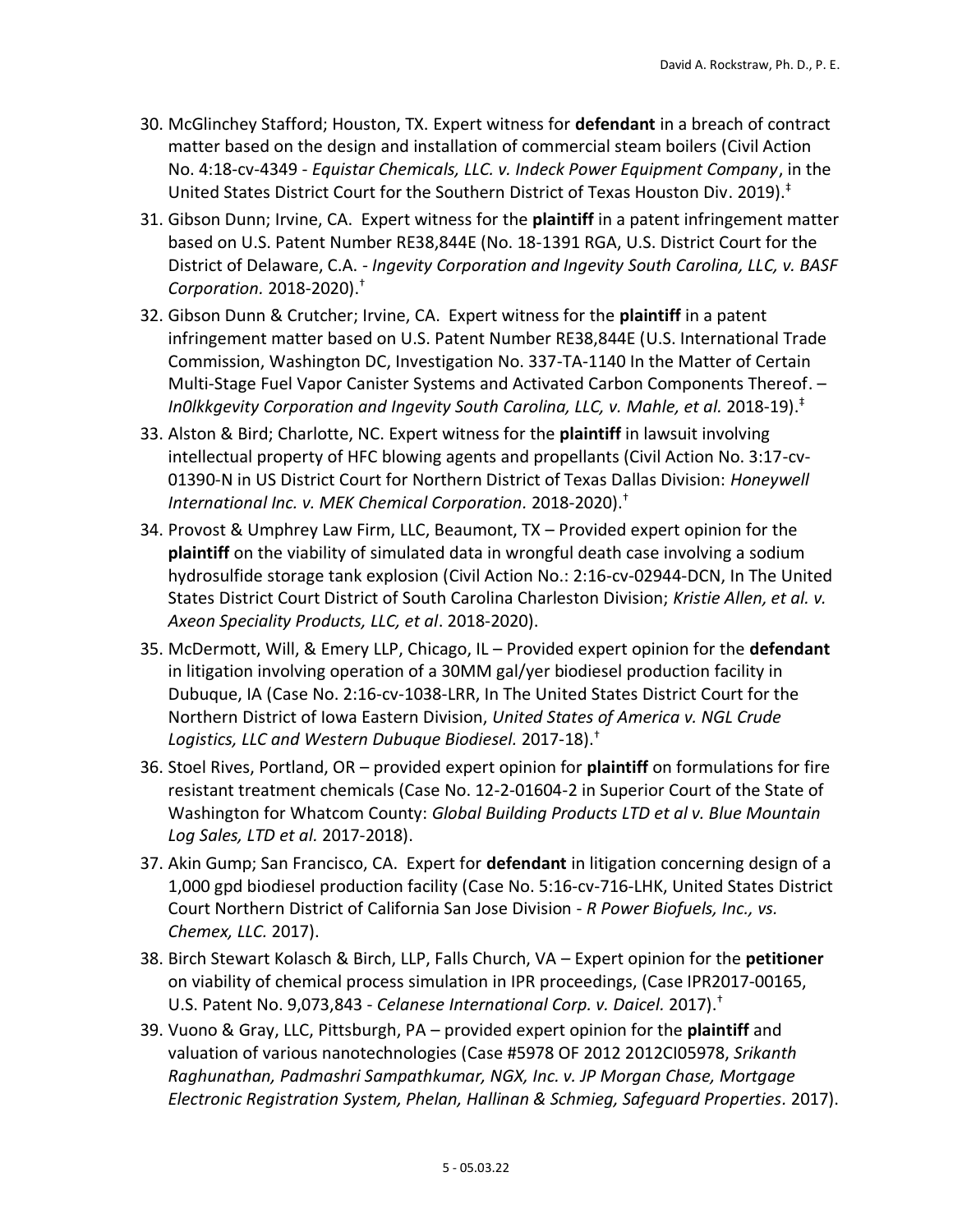- 40. Moyer Law Offices LPA, Columbus, OH Expert for **plaintiff** on matter of failures in engineering, procurement, construction, and management of mixed feedstock biodiesel production facility (Re-filed Case No. 2014 CV 1575, Common Pleas Court Montgomery County, OH - *Washakie Renewable Energy, LLC. Vs. Jatrodiesel, Inc.* 2016-17).
- 41. Miller, Maki, LLP, Sudbury, ON, Canada Provided expert opinion for **plaintiff** on the potential for spontaneous combustion to occur in carbon chars (Ontario Superior Court of Justice**;** *Helene Carter, et al. v. Placements C. Jolicoeur Limitee, Ontario Inc., Christine Jolicoeur, Isabel Lamarche, Marc Clement, Alain Lamarche, The Clorox Company of Canada, Ltd., and Charbon De Bois Feuille D'erable Inc.* 2015-16).†
- 42. Nossaman Guthner Knox & Elliott, San Francisco, CA Provided expert opinion for the **plaintiff** on trade secret theft involving a process to manufacture ant insecticide baits (Case No. C13-01158, Superior Court of the State of California County of Contra Costa - *Copper Harbor Co., Inc. vs. Central Garden and Pet Company et al.* 2015-16).‡
- 43. Quarles & Brady LLP, Chicago, IL. Expert for the **petitioner** on novelty of patents associated with oil separation in the corn ethanol process (Case IPR2015-01586 U.S. Patent No. 8,841,469, *Hydrite Chemical Co. v. Solenis Technologies, LP.* 2015-16).†
- 44. Stoel Rives, Salt Lake City, UT provided expert opinion for **defendant** on viability and economic evaluation of a process to manufacture an antibacterial additive intended for oral care use (Case No. 2:13-cv-01017, United States District Court District of Utah, Central Division - *N8 Medical, Inc. and Brigham Young University; N8 Pharmaceutical, Inc. vs. Colgate-Palmolive Company.* 2015-16). †
- 45. Davis & Associates P.C., Albuquerque, NM Provided expert opinion on valuation of oil production operations (United States Bankruptcy Court District Of New Mexico, *IN RE: Chuza Oil Company Domestic Profit*, No. 14-12842-t1 EIN: 27-2717292 Debtor. 2015).
- 46. Sills, Cummis & Gross P.C., Newark, NJ Provided expert opinion for **plaintiff** on the physical mechanism and operation of suppression systems for a fire involving chlorinated swimming pool chemicals (Superior Court of New Jersey Law Division: Essex County, docket No. ESX-L-5111-13 - *Aiden Leeds, Inc., v. QBE Specialty Insurance Company, and Certain Underwriters at Lloyd's, London.* 2014-15).†
- 47. Stoel Rives, Minneapolis, MN Expert for **defendant** on patent infringement matter involving corn stover ethanol production, emphasizing material handling and process design around the separation of residual corn oil from the stillage of the beer column bottoms (Master Case No.: 1:10-ml-2181-LJM-DML in the U.S. District Court for the Southern District of Indiana - *GS CleanTech Corp. v. Bushmills Ethanol, Inc., Chippewa Valley Ethanol Co., LLLP, Heartland Corn Products and Al-Corn Clean Fuel.* 2013-2014).†
- 48. Dongell Lawrence Finney LLP, Las Vegas, NV Provided expert opinion for **defendant** in litigation involving the failure of a tank designed to store HCl at a rural water treatment facility (Case No. 37339, Tenth Judicial District Court, Churchill County, NV – *City of Fallon et al v. Sierra Chemical Co., et al.* 2013).
- 49. Quinn Emanuel Urquhart & Sullivan, LLP, New York, NY Provided expert opinion for **plaintiff** on chemical process design for manufacture of adiponitrile (International Court of Arbitration of the International Chamber of Commerce, Paris, France. 2013).†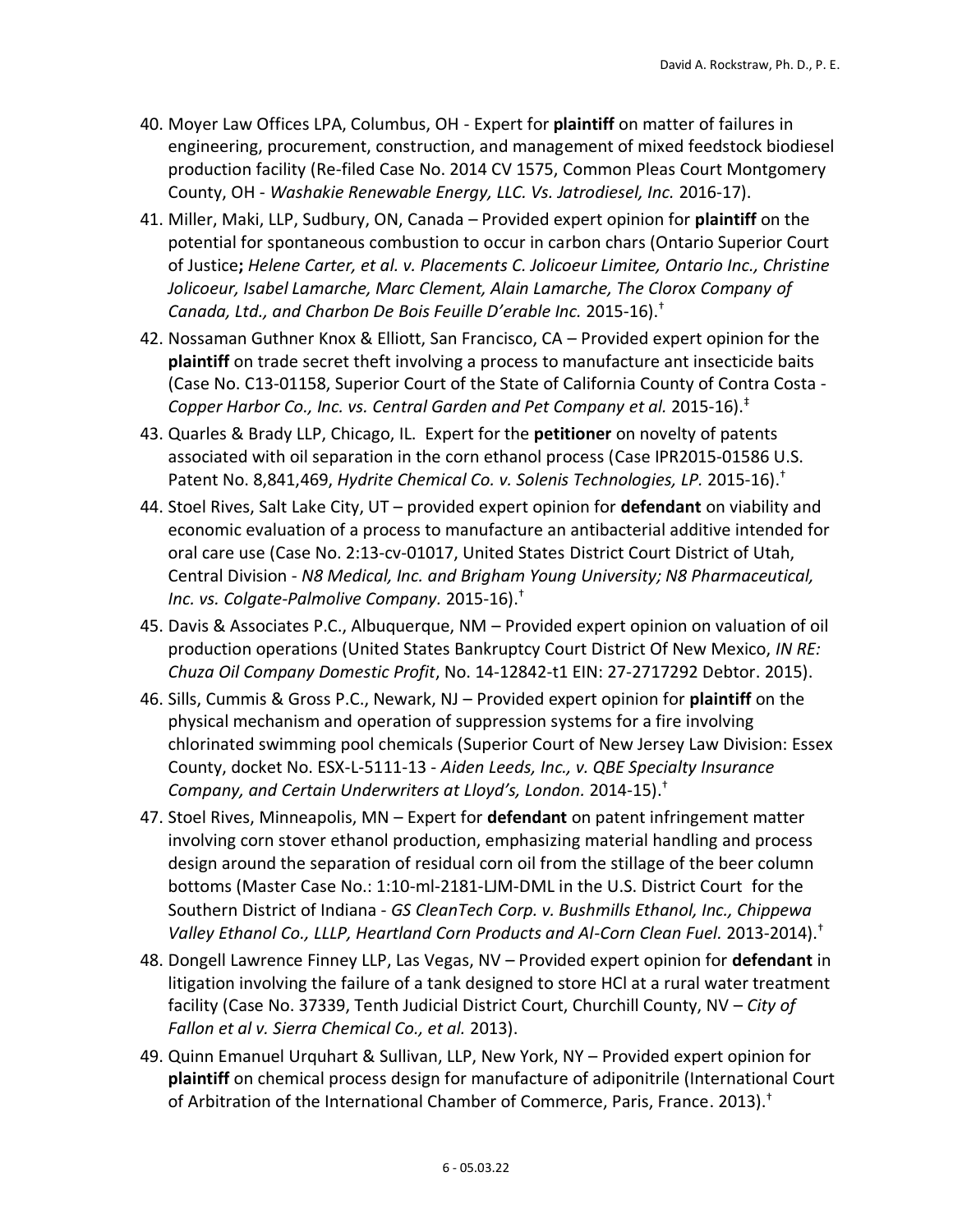- 50. Levin & Associates, Cleveland, OH Expert opinion for **plaintiff** in litigation involving failures in engineering, procurement, construction, and management of a biodiesel production facility from a beef tallow feedstock (American Arbitration Association, *Western Biodiesel, Inc. v. Jatrodiesel, Inc.* 2013).
- 51. Mitchell, Lang & Smith, Portland, OR Provided expert opinion for **defendant** in litigation involving bioethanol contamination and remediation for company in U.S. Bankruptcy Court on matters of causation, negligence, and mitigation of damage (USDC No. 3 : 10-cv-01441-BR, United States Bankruptcy Court for the District of Oregon – *In RE Cascade Grain Products, LLC.* 2012).
- 52. Ratiner, Lagos & Mirabal, P.A., Miami, FL Providing expert opinion for **plaintiff** on batch process development methods in fungicide manufacture (Case No. 92-18377 CA 23, Circuit Court of the Eleventh Judicial Circuit in and for Miami-Dade County, Florida; *Claire J. Sidran, et al. v. E. I. DuPont de Nemours & Co., Inc*. 2012). †
- 53. Alston & Bird; Atlanta, GA. Expert witness for **plaintiff** in lawsuit involving theft of trade secret and intellectual property (Cause No. 2008-0673, In the District Court of Harris Co., TX, 71st Judicial District - *Norit Americas, Inc. v. ADA-ES, Inc., et al*. 2009).‡
- 54. Travelers' Insurance Boiler & Machinery Claim Service, Naperville, IL provided consultation and expert opinion for **plaintiff** on the mechanisms that led to the explosion of a graphite refining furnace (2009).
- 55. Haynes & Boone, LLC; Dallas, TX. Expert witness for **plaintiff** in lawsuit involving theft of trade secret and intellectual property (Cause No. 2008-0673, In the District Court of Harris Co., TX, 71<sup>st</sup> Judicial District - *Norit Americas, Inc. v. ADA-ES, Inc., et al.* 2008-09).<sup>†</sup>
- 56. McClaugherty & Silver PC, Santa Fe, NM provide expert statement on the risk potential of using polybutylene pipe in radiant heating systems (2007).
- 57. Miller Stratvert PA, Albuquerque, NM Expert consultation for **plaintiff** on litigation involving a potentially contaminated feedstock of a food processing company (2006).
- 58. Cronin & Howe, Phoenix, AZ Provided expert testimony for **defendant** on litigation of residential fire purportedly attributed to spontaneous combustion (Case No. CV2005- 0553 Superior Court for the State of AZ for the County of Yavapai, *Prudential Property and Casual Ins., v. PVO Construction, LLC and Arizona Paint Works, Inc.* 2005-06).‡
- 59. Seaton & Husk, L.P., Vienna, VA Provided expert opinion for **defendant** on the operability of a gas processing unit (Civil No. WDQ-05-CV-657 United States District Court For The District Of Maryland Northern Division - *Ramar Moving Systems, Inc. v. eSCRUB Systems, Inc., et al*. 2005-06).†
- 60. Christesen & Jensen, Salt Lake City, UT Expert opinion on litigation for the **plaintiff** of residential fire attributed to spontaneous combustion (2005).
- 61. Cronin & Howe, Phoenix, AZ Provided expert testimony for **defendant** on residential fire attributed to spontaneous combustion (Classic Coatings Corp. 2004-05).<sup>‡</sup>
- 62. Klecan & Childress, Albuquerque, NM Expert opinion for **defendant** on corrosion of residential construction materials (Byers v. Smith Building, et al. 2004).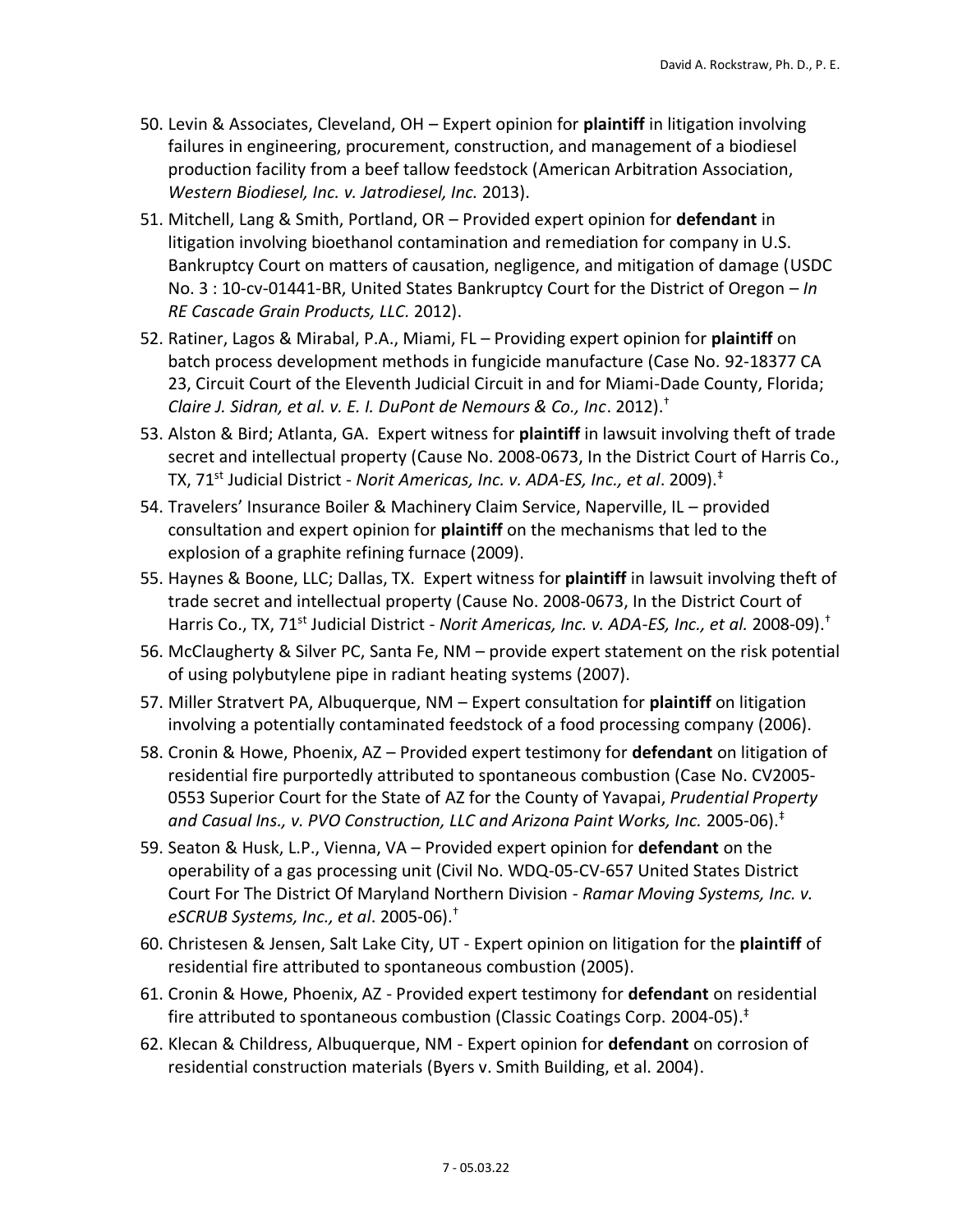- 63. Winston & Strawn LLP; Washington, DC– provided technical and economic analysis of potassium permanganate processes for the **plaintiff** in federal antitrust matter (Inv. No. 731-TA-125 Potassium Permangenarte from China; Carus Chemical Co., Peru, IL. 2004).
- 64. Paul M. Hood Law Offices, Dallas, TX Expert for **defendant** on litigation involving injury from operation of a commercial molding machine (Falcon Plastics, Inc. 2003).
- 65. McDonald (Bruce S.) Law Offices, Albuquerque, NM Expert for **defendant** on litigation involving residential fire attributed to spontaneous combustion (2002).
- 66. Clausen Miller, New York, NY Provided expert opinion for **plaintiff** in litigation involving explosion of a chemical reactor producing sodium dihydrobis (2-methoxyethoxy) aluminate (Travelers Property Casualty 2001).
- 67. Mound, Cotton, & Wollan, New York, NY Provided expert testimony for **plaintiff** in arbitration involving a thermal explosion at a commercial chemical facility in Grants, NM involving a scrubbing tower that removes traces of hydrofluoric acid from propane (Travelers Property Casualty 1997-1998).†

#### *Consultant/Design/Research Experience (alphabetical by client)*

- 1. Analytical Systems International Keco R&D Inc., Tomball, TX. Assisted with application of Henry's Law to sensor applications (2006).
- 2. Automation Correct, LLC; Syracuse, NY. Performed analysis of computer code written to simulate operation and control of coal stove (2004).
- 3. Barnett McNagny, Fort Wayne, IN. Expert consultant on matter involving contamination of agricultural chemicals, including sample analyses (2021).
- 4. BDO USA, Jacksonville, FL. Consultant in dispute involving True-Up of chemical process requiring interpretation of material balances involving a process with shared capital between the companies *Dow* and *Dupont.* (2021 - )
- 5. Blair & Stroud, Batesville, AR. Consultant on matter involving failure of a oleum feed system resulting in injury to an employee (2021).
- 6. Colbeck Capital Management, LLC., Los Angeles, CA. Consultant on viability of biodiesel process and related analytical standards (2021).
- 7. Clean Can Technology, Bloomfield, NM. Advised company in the development of an adhesive foam for applications in trash can cleaning (2003).
- 8. Entegris, Inc., Round Rock, TX. Provided consultation on redesign of company's MegaVap metallic vapor feed system (2015).
- 9. Environmental Remediation Services, LLC., Seattle WA. Performed material & energy balances in support of design & construction of a mineral processing pilot plant (1996).
- 10. Fluxtron Holdings, Inc., Houston, TX. Served as chair of the Technical Advisory Board; performed numerous calculations and experimental work in support of design and commercial installation of electrocoagulation cell (2001).
- 11. JatroRenewables, Miamisburg, OH. Performed technology evaluation and rating of a supercritical biodiesel manufacture process (2018).
- 12. King Abdulaziz City for Science & Technology, Daharan, Saudia Arabia. Consultant on "Development of Selective Catalyst for conversion of CO to Formic acid." (2015)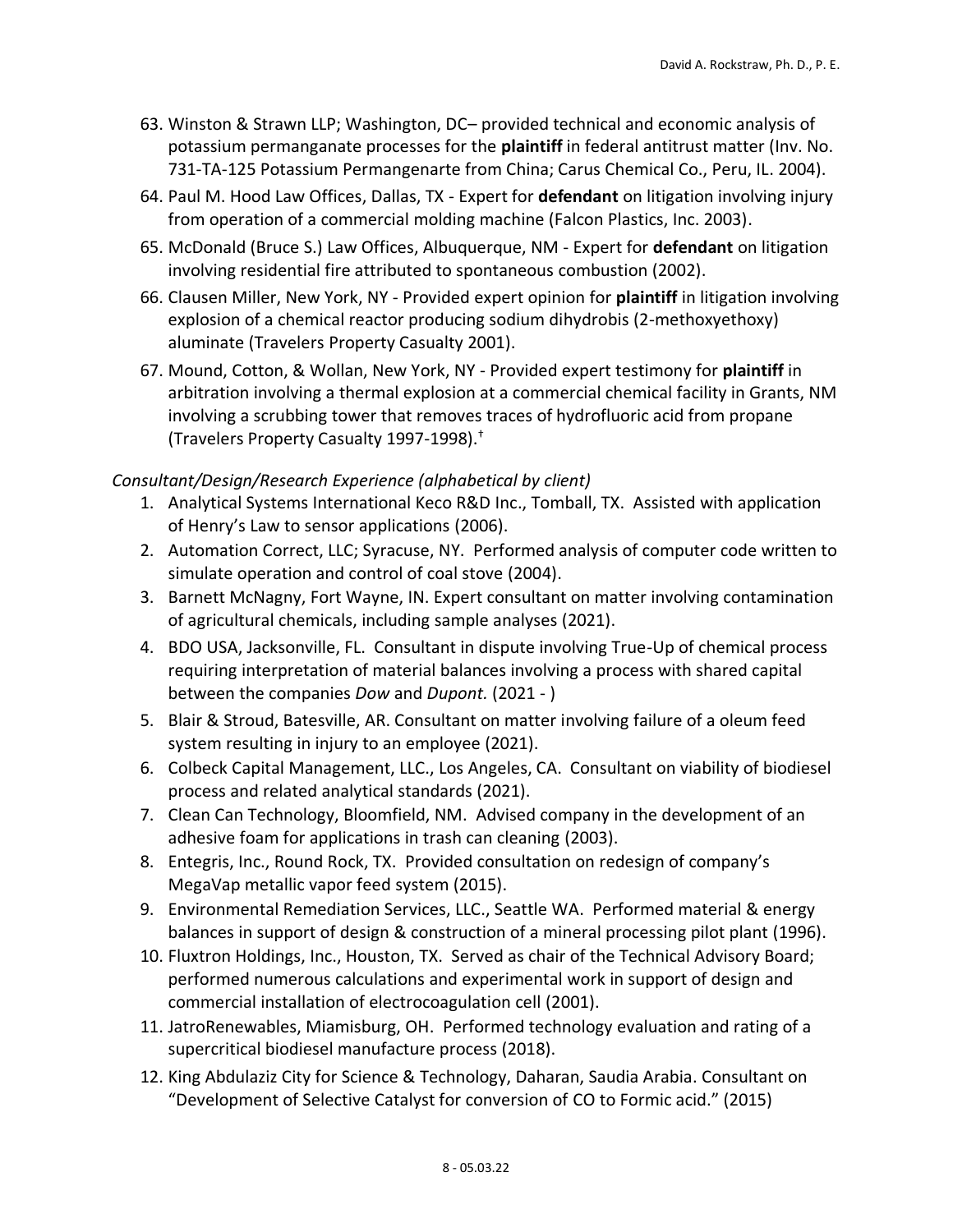- 13. LaSys, Inc., Las Cruces, NM. Consultant on self-assembly; designed and operated flash pyrolysis reactor to synthesize nanoparticles for optical applications (2004).
- 14. Los Alamos National Laboratory, Los Alamos, NM. Reviewed transport phenomena calculations in support of Plutonium-238 aqueous scrap processing unit design (2000).
- 15. Modular Process Technology Corporation, San Jose, CA. Design and economic evaluation of a 10<sup>4</sup> mtpy silicon production facility. Presented the design in Wuhai City and Hohhot (Inner Mongolia), Chengdu (Sichuan), and in Taipei, Taiwan (2006).
- 16. Northern Biodiesel, Ontario, NY. Performed distillation column design and rating calculations for biodiesel process (2007).
- 17. On Spec, LLC, Brooklyn, NY. Technical consultation on nanotechnology (2020).
- 18. OZONELite™, Boca Raton, FL. Performed literature review and testimonial in support of a light bulb that employs a photocatalytic surface to disinfect the air. Served as technical expert in infomercial. Designed, constructed and operated a photocatalysis reactor to quantify the reaction kinetics of the Ozonelite™ bulb (2005-06).
- 19. Peduzzi & Company; Houston, TX. Provided technical advice on the synthesis of tetraethyl lead and bismuth derivatives (2005).
- 20. Potter Industries Inc., Potsdam, NY. Assisted to analyze feasibility of using a non-ideal feedstock to a glass recycling facility (2006).
- 21. ProTech Systems, Albany, NY. Developed heat transfer models of a wall mounted vent kit for boilers and water heaters (2004).
- 22. Rio Valley Biofuels, Anthony, NM. Third party engineering review for RFS2 certification of a waste vegetable oil feedstock biodiesel production facility (2010).
- 23. Sets Systems, Inc.; Miami, FL. Reviewed heat transfer calculations for furnace (2006).
- 24. SolAqua, LLC, Las Cruces, NM. Operated solar distillation prototype with spiked feed of organic contaminants (2006).
- 25. Sound Earth, LLC, Fishkill, NY. Assisted with processing of a homemade cleaning product ("The Velvet Hammer") to eliminate phase separation of the product (2007).
- 26. Southwest Bio Fuels, Albuquerque, NM. Third party engineering review for RFS2 certification of a waste vegetable oil feedstock biodiesel production facility (2011).
- 27. T-P Domestic Bio-Fuels, Rincon, NM. Performed sizing calculations for elements of a biodiesel and bioethanol production facility (2007).
- 28. Tri-State Biodiesel, New York, NY. Provided expertise in the design of an ultrasonic transesterification reactor system for biodiesel conversion (2007).
- 29. U. S. Department of Justice, Washington, DC. Consulting on a matter involving quantifying emissions from a chloroprene production facility (2021 - ).
- 30. Waste2Fuel, Brownsburg, IN. Provided pro bono consulting on an as-requested basis relative to plant operability and economic analysis. (2011 - present).
- 31. Winslow Life Rafts, Lake Suzy, FL. Designed chemical-based, raft inflation system (2003).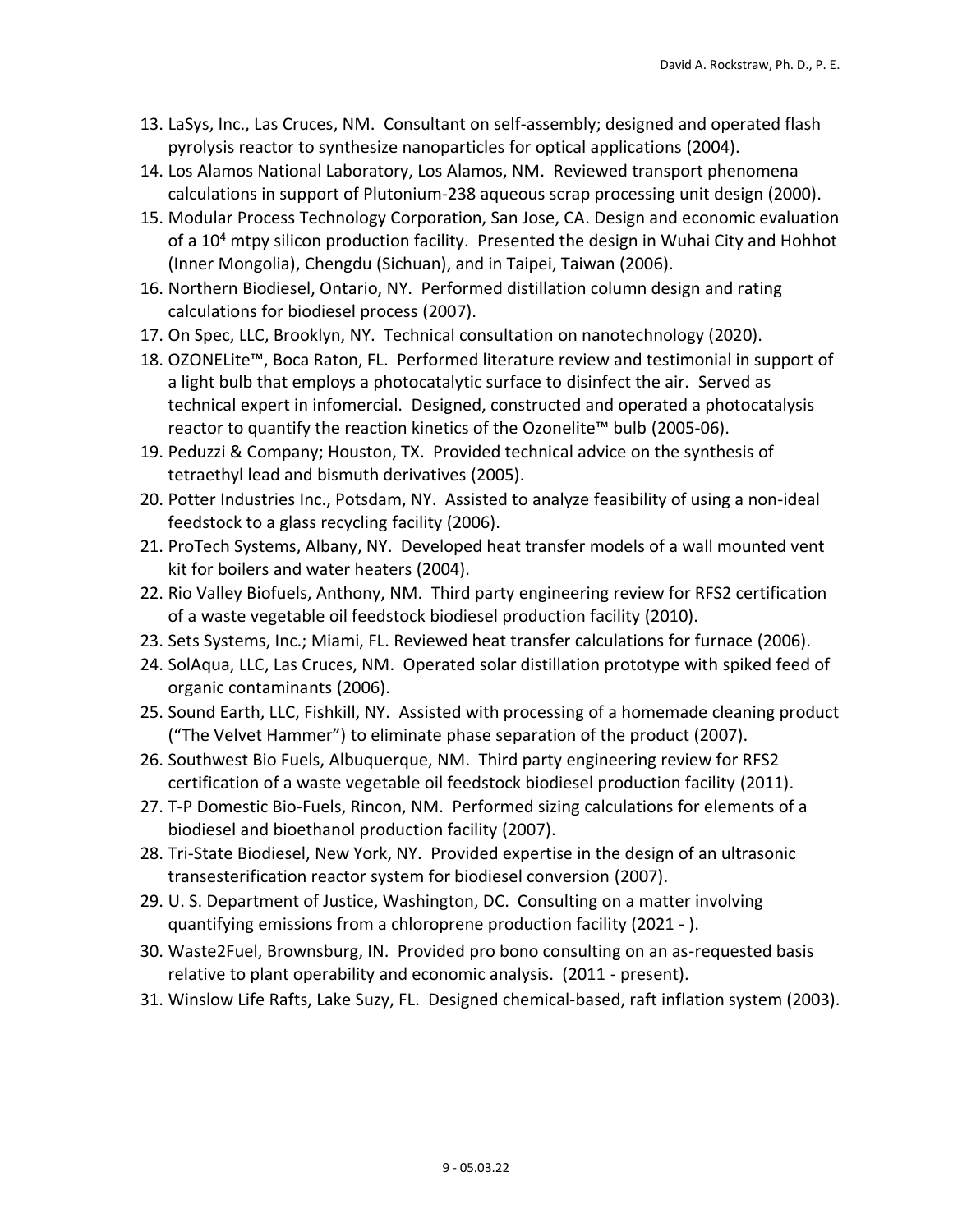#### *New Mexico State University, Las Cruces, New Mexico*

| ACADEMIC DEPARTMENT HEAD, CHEMICAL & MATERIALS ENGINEERING           | JUL 2012 - AUG 2021 |
|----------------------------------------------------------------------|---------------------|
| ROBERT DAVIS DISTINGUISHED PROFESSOR                                 | SEP 2013 - AUG 2021 |
| NMSU DISTINGUISHED ACHIEVEMENT PROFESSOR                             | Aug 2012 - Aug 2021 |
| INTERIM ACADEMIC DEPARTMENT HEAD, MECHANICAL & AEROSPACE ENGINEERING | Aug 2018 - Aug 2019 |
| DIRECTOR & CREATOR, NMSBREW BREWERY ENGINEERING PROGRAM              | JAN 2016 - APR 2019 |
| PROFESSOR, CHEMICAL & MATERIALS ENGINEERING                          | Aug 2004 - Aug 2012 |
| ASSOCIATE PROFESSOR, CHEMICAL ENGINEERING                            | MAY 1998 - Aug 2004 |
| <b>ASSISTANT PROFESSOR, CHEMICAL ENGINEERING</b>                     | Aug 1995 - May 1998 |

#### *Department Head Administrative Highlights:*

- Developed outreach/recruitment programs that increased undergraduate enrollment from 91 students in 2006 to 204 students in 2017 (125% gain), despite a greater than 20% loss in enrollment across the institution. Direct recruitment of females resulted in the number of females enrolled in the program exceeded male enrollment in 2019.
- Actions taken as Interim Head of Department of Mechanical & Aerospace Engineering led in research expenditure and grant award gains in the subsequent year representing a greater than 50% increase in each of the subsequent two fiscal years. Support of Atomic Aggies led team to become globally competitive in rocket competitions.
- Installed Adobe Connect capability in CHME (prior to the covid-19 pandemic) and leveraged the ability to broadcast classes to increase undergraduate enrollment across the state and Masters of Engineering program enrollment across the country.
- Designed and implemented *NMSBrew*, a program in Brewery Engineering including the design and installation of a 1-barrel pilot brewery in Jett Hall on the NMSU campus. The program appeared in the 2017 catalog, and was awarded a National Championship in the 2019 American Institute of Chemical Engineers Brewing Competition.
- Highlighted need for upgrades to program infrastructure leading NMSU administration to declare Chem Eng the 2014 capital outlay priority. Began \$20 million renovation to in 2015 with completion 2Q 2018, greatly expanding program's lab research capability.
- Led 2000, 2012, and 2018 Accreditation Board for Engineering & Technology (ABET) accreditation reviews of the BSCHE program at NMSU.
- Established safety program/culture that requires rigorous documentation and review of all experimental procedures; continuous training on chemical safety; an internal audit program; regular safety meetings for faculty, staff, grad students, and researchers; and an awards program to reward outstanding leadership in laboratory safety.
- Integrated simulation science using Aspen Plus® across the BSCHE curriculum.
- Began (in 1997) and maintained department website with integrated form-driven data collection. Developed protocol and online form that permits a single advisor to advise 200+ undergraduate chemical engineering students in a couple of days.
- Led effort to restaff the faculty during my tenure, resulting in an increase in research expenditures of 1400% over a fourteen-year period, and one of the highest per full-time equivalent research expenditure levels on the campus.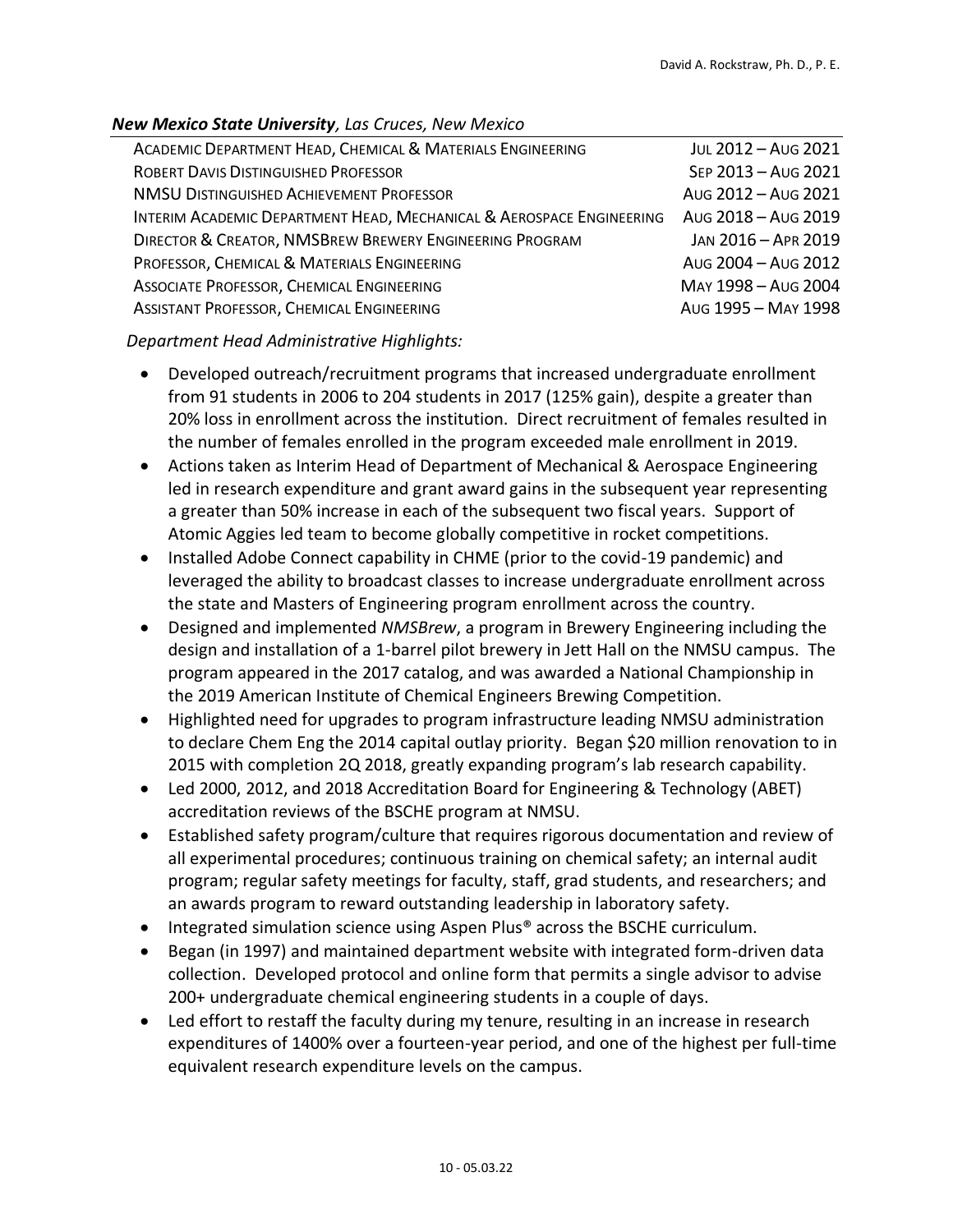#### *Research Areas:*

- lithium isotope separation by high-speed countercurrent chromatography (funded by the National Science Foundation SBIR program in 2021)
- catalytic plastic pyrolysis to liquid fuels
- additive manufacture of mechanoluminescent materials
- core & shell nanoparticle synthesis by ultrasonic aerosol formation
- activated carbon synthesis, characterization, and application
- ethanol from transgenic alfalfa

#### *Subject matter taught at NMSU (significant efforts in bold):*

- Fundamentals of Chemical Engineering
- Computer applications (Matlab, Excel, Mathcad, C++, Fortran)
- **Material and Energy Balances**
- Engineering Data Analysis
- **Transport Operations II: Heat and Mass Transfer**
- **Transport Operations III: Staged Operations**
- Process Instrumentation Systems Laboratory
- **Simulation of Unit Operations (with Aspen Plus®)**
- Transport Processes Laboratory and Unit Operations Laboratory
- Novel Industrial Separation Processes (adsorption, crystallization, membranes)
- **Chemical Kinetics and Reactor Engineering**
- Engineering Economics
- **Chemical Process Design and Economic Evaluation and Simulation (with Aspen Plus®)**
- **Chemical Plant Design and Simulation (with Aspen Plus®)**
- Advanced Process Simulation (with Aspen Plus<sup>®</sup>)
- Senior Seminar (Fundamentals of Engineering Exam preparation)
- Graduate Chemical Engineering Calculations (analytical methods)
- Graduate Chemical Engineering Calculations (numerical methods)
- Graduate Chemical Reactor Analysis & Design
- Chemical Complexation Analysis
- Fundamentals of Inline Hockey and Beginning Racquetball

#### *Los Alamos National Laboratory*, *Los Alamos, New Mexico*

VISITING SCIENTIST- NUCLEAR MATERIALS TECHNOLOGY DIVISION 1997 - 2000

- Measurement and prediction of stability constants in complex systems.
- Fundamental studies of crystal habit and specific cake resistance for hydroxide neutralization precipitates from actinide process.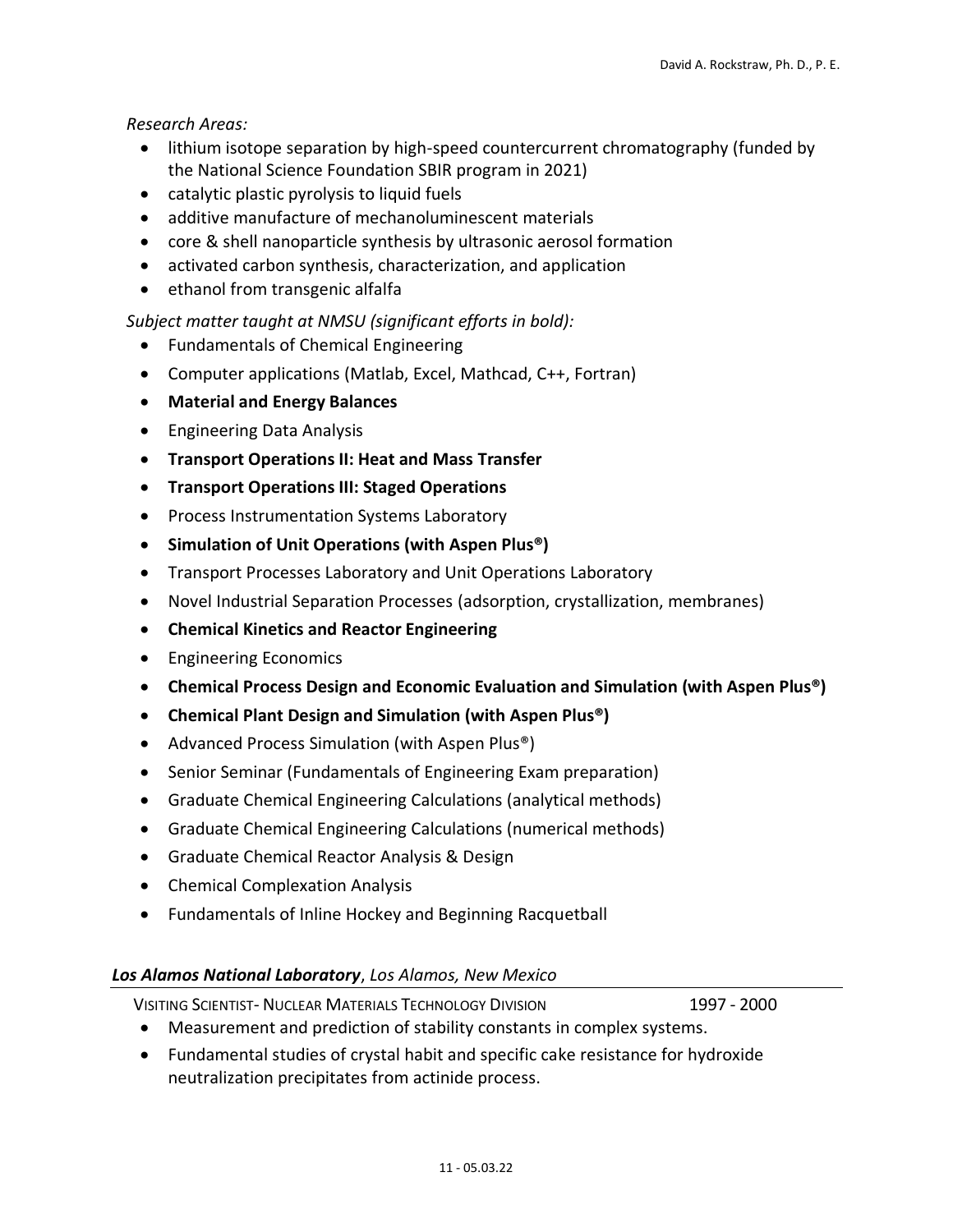#### *E.I. DuPont de Nemours Co., Inc. / Conoco, Inc.*, *Ponca City, Oklahoma*

RESEARCH ENGINEER - CORPORATE PROCESS DEVELOPMENT Aug 1990 Jul 1995

- Managed research program for pilot plant production of Suva® HFC-134a by both catalytic and non-catalytic reaction technologies.
- Commercialized methyl 3-hydroxy-2-thiophenecarboxylate process (intermediate in the sugar beet herbicide of trade name Harmony®).
- Designed and piloted process for the continuous depolymerization of polyether glycols (trade name Terethane®). Supervised construction & start-up of the commercial facility.
- Designed, constructed, operated pilot systems simulating modifications to the commercial operations of spunbound polyethylene process (tradename Tyvek®) and a polyester-polyurethan copolymer (tradename Lycra®) depolymerization facility.
- Safety & Occupational Health Excellence Team Leader
- Sulfonyl Urea Process Engineering Creativity Team
- Hydrodechlorination Technology Committee

#### *Ethyl Corporation*, *Orangeburg, South Carolina*

SENIOR R&D ENGINEER, RESEARCH & DEVELOPMENT SEP SEP 1989 - Jul 1990 • Developed, patented, commercialized novel Na/K catalyst and catalytic process for production of an Ibuprofen® pharmaceutical intermediate.

#### *Kraft, Inc.*, *Glenview, Illinois*

ENGINEER I / CO-OP STUDENT- R & D DIVISION AUGUST 2008 AUGUST 2009 AUGUST 2009

- Performed material and energy balances on fuel-grade ethanol process in Melrose, MN (ultrafiltration, reverse osmosis, fermentation, and azeotropic distillation).
- Supported R&D processes at the R&D facility in Glenview: extrusion, ultrafiltration, evaporation, emulsification, spray drying, and other food processing technologies.

### **PEER-REVIEWED PUBLICATIONS**

- 1. Corrected rate law for sulfite oxidation mechanism with ethanol-inhibition, D. A. Rockstraw, *Industrial & Engineering Chemistry Research*, **51**(35), p. 11587 (2012).
- 2. Old Dead Guy Trading Cards, D. A. Rockstraw, *Chemical Engineering Education*, **46**(1), Winter 2012.
- 3. Synthesis of Nanowires by Spray Pyrolysis, K. C. Pingali, S.Deng, and D. A. Rockstraw, *Journal of Sensors*, Article ID 683280, 2009, doi: 10.1155/2009/683280.
- 4. Synthesis of Ru-Ni Core-Shell Nanoparticles for Potential Sensor Applications, S. Deng, K. C. Pingali, D. A. Rockstraw, *Institute of Electrical and Electronics Engineers Sensors Journal: Nanosensors for Defense and Security*, **8**(5-6), pp. 730-734 (2008).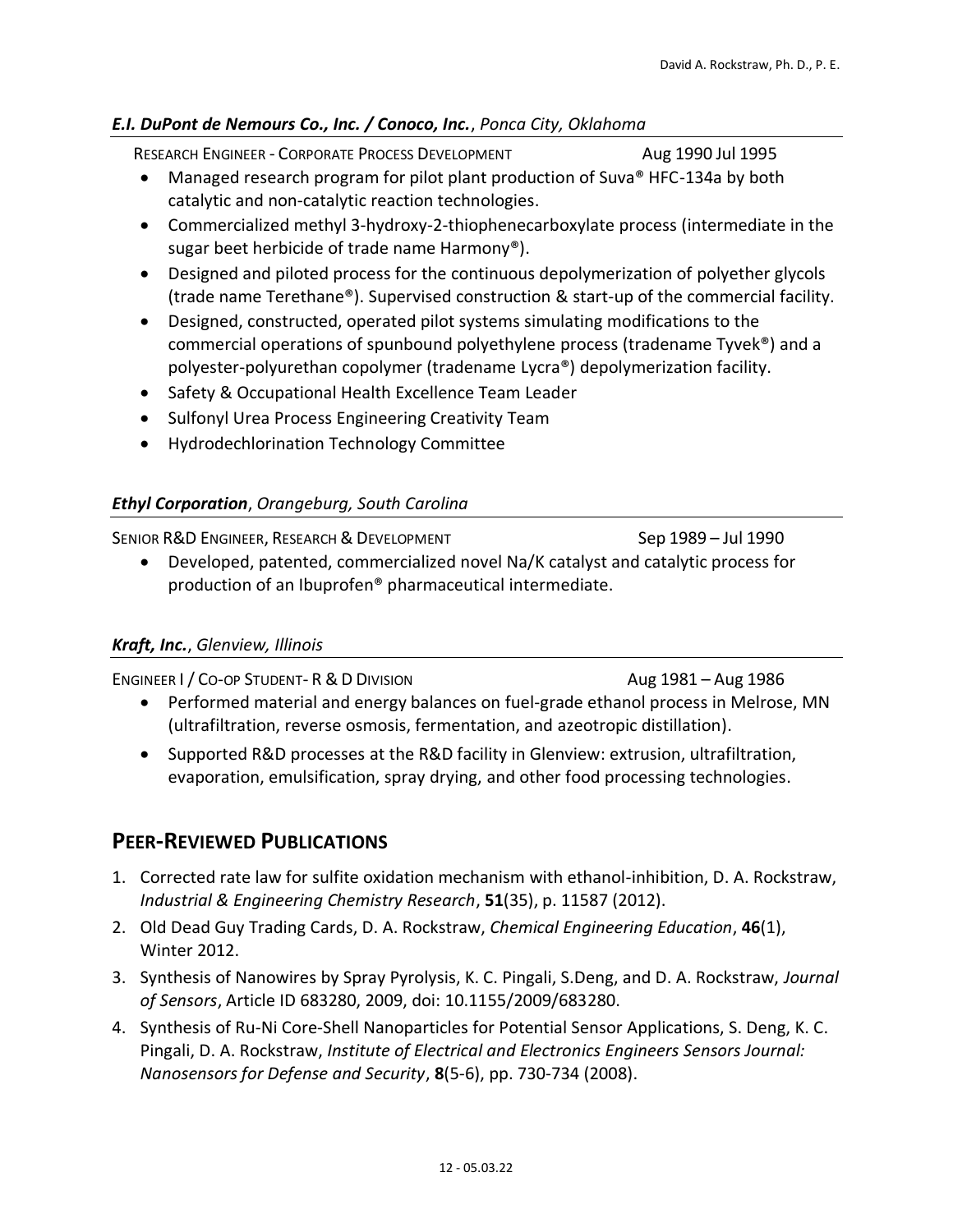- 5. Synthesis and Thermal Stability of Carbon Supported and Carbon Coated Ru-Ni Core-and-Shell Nanoparticles, K. C. Pingali, S. Deng, D. A. Rockstraw; *Powder Tech.*, **187** (2008) 19–26.
- 6. Effect of Ammonium Nitrate on Nanoparticle Size Reduction, K. C. Pingali, S. Deng, D. A. Rockstraw; *Research Letters in Nanotechnology*, Volume 2008, Article ID 756843, doi:10.1155/2008/756843.
- 7. Direct Synthesis of Ru-Ni Core-Shell Nanoparticles by Spray-Pyrolysis: Effects of Temperature and Precursor Constituent Ratio, K. C. Pingali, S. Deng, D. A. Rockstraw; *Powder Technology,* **183**(2), p.282-289 (2008).
- 8. Deposition of Ru-Ni-S Nanoparticles on Carbon by Spray-Pyrolysis: Effects of Solvent, K. C. Pingali, S. Deng, D. A. Rockstraw; *Current Nanoscience*, 2007, **3**, 215-221.
- 9. Physicochemical properties of carbons prepared from pecan shell by phosphoric acid activation, Y. Guo and D. A. Rockstraw, *Bioresource Tech.*; 98(8), 1513-1521. (May 2007).
- 10. Direct synthesis of Ru-Ni nanoparticles with core-and-shell structure, K. C. Pingali, S. Deng, D. A. Rockstraw; *Chemical Engineering Communications,* **194**(6), 780-786 (2007).
- 11. Activated carbons prepared from rice hull by one-step phosphoric acid activation, Y. Guo and D. A. Rockstraw, *Microporous & Mesoporous Matls*, **100**(1-3); 12-19, March 23, 2007.
- 12. Synthesis of carbon nanoparticle thin film with spray pyrolysis, K. C. Pingali, S. Deng, D. A. Rockstraw; *New Mexico Journal of Science*, **44**, 149-163, August 2006.
- 13. Physical and chemical properties of carbons synthesized from xylan, cellulose, and Kraft lignin by H3PO<sup>4</sup> activation, Y. Guo, D. A. Rockstraw, *Carbon*, **44**(8); 1464-1475 (July 2006).
- 14. Silver nanoparticles from ultrasonic spray pyrolysis of aqueous silver nitrate, K. C. Pingali, D. A. Rockstraw, S. Deng; *Aerosol Science & Technology*, **39**:1010–1014, 2005.
- 15. ASPEN Plus® in the Chemical Engineering Curriculum: Suitable Course Content and Teaching Methodology, D. Rockstraw, *Chemical Engineering Education*, **39**(1), Winter 2004.
- 16. A Generating Equation for Mixing Rules and Two New Mixing Rules for Interatomic Potential Energy Parameters, A. K. Al-Matar, D. A. Rockstraw, *Journal of Computational Chemistry*; **25**(5), p.660-668 (April 2004).
- 17. Rapid oxidation of sulfide mine tailings by reaction with potassium ferrate, M. Murshed, D.A. Rockstraw, A.T. Hanson, M.D. Johnson, *Environ. Pollution*, **125**(2), 245-253 (Sep 2003).
- 18. A model for adsorption of multiple metal ion solutes in aqueous solution onto carbon produced from pecan shells, S.A. Dastgheib, D.A. Rockstraw, *Carbon*, **40**(11), 1853-61 (2002).
- 19. Copper and strontium adsorption by a novel carbon material manufactured from pecan shells; RA Shawabkeh, DA Rockstraw, RK Bhada, *Carbon,* **40**(5), 781-786 (2002).
- 20. Rare Earths and Actinides: Science, Technology and Applications IV, (ISBN: 0-87339-470-4), Bautista and Mishra, editors, "Vitrified Magnesia Dissolution and Its Impact on Plutonium Residue Processing," K.W. Fife, J.L. Alwin and D.A. Rockstraw, pp. 123-135.
- 21. Pecan shell activated carbon: synthesis, characterization, & application for removal of Cu from aqueous solution, S. A. Dastgheib, D.A. Rockstraw, *Carbon*, **39**(12), 1849-55 (2001).
- 22. Modeling Substrate Particle Degradation by Bacillus Coagulans Biofilm, S. Rajagopalan, D. Rockstraw, S. M. McGee, *Bioresource Tech.*, **61**, (1997).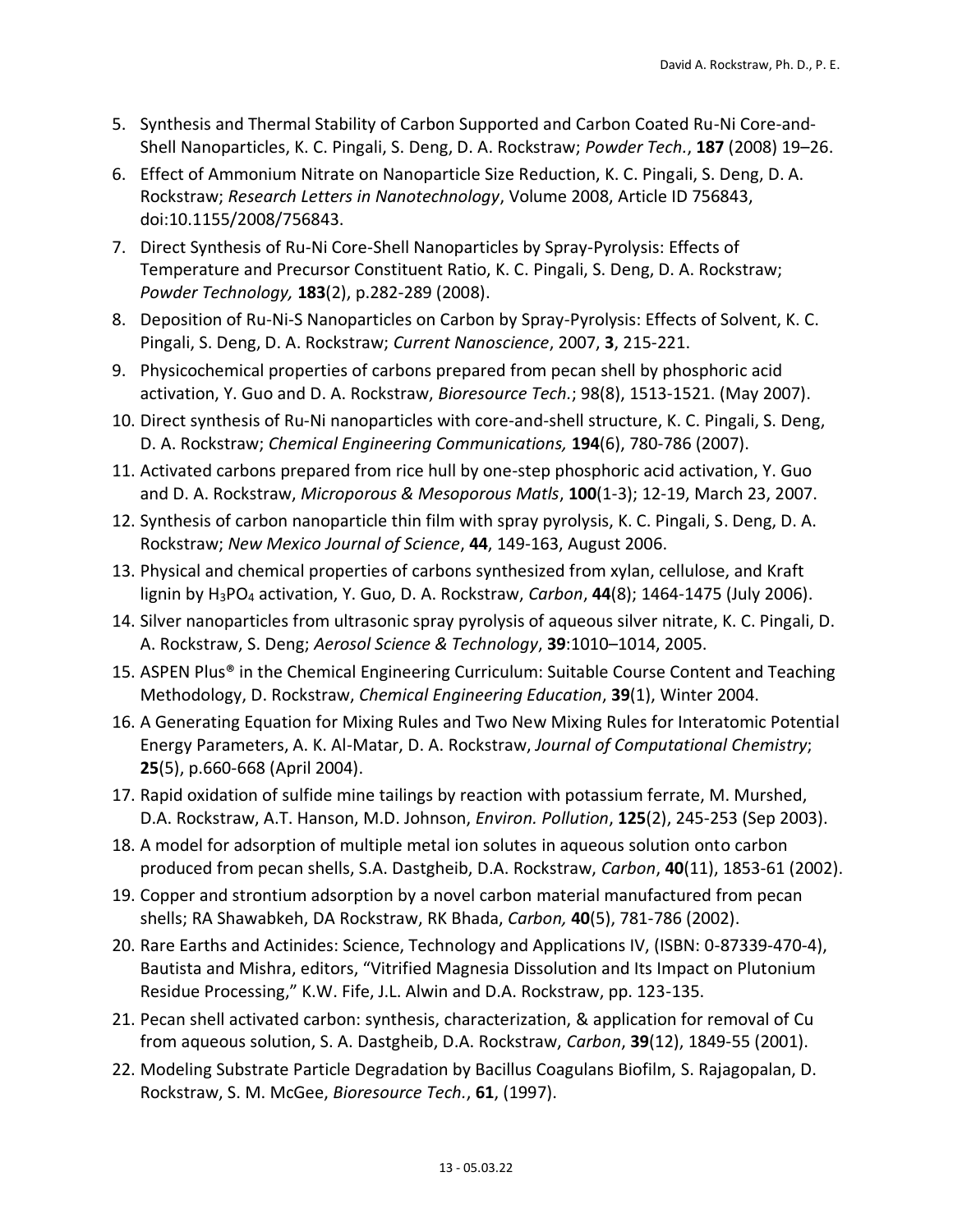- 23. An Integrated Course/Project in Chemical Process Design, D.A. Rockstraw, S. Bellner, J.A. Eakman, N. Nabours, *Chemical Engineering Education*, **31**(1), Spring 1997.
- 24. Use of Electrodialysis to Remove Acid, Salt, & Heavy Metal Mixtures from Aqueous Solutions, D.A. Rockstraw, J.F. Scamehorn, *Separation Science. & Tech.*, **32**(11), (1997).
- 25. An Integrated Electrodialysis/Evaporation Process for the Treatment of Aqueous Process Streams Containing Electrolytes, D.A. Rockstraw, J.F. Scamehorn, E.A. O'Rear III, *J. of Membrane Science*, **52** (1990) 43-56.

## **OTHER PROFESSIONAL PUBLICATIONS AND/OR PRESENTATIONS**

- 1. *With a Grain of Salt: Crystallization and Dissolution in Salt Attack*. E. Liefeld, D. A. Rockstraw, P. Taylor, G. Figeroua, D. Ellis, Earth USA 2019 Conference, Santa Fe, NM Oct. 25-27, 2019.
- 2. *Brewing Education & Training* (Topical Conference: Food Innovation & Engineering). Chairs: Catherine E. Brewer, David A. Rockstraw, American Institute of Chemical Engineers National Meeting, October 29-31, 2018, Pittsburgh, PA.
- 3. *Designing a Brewery Engineering Minor within Chemical Engineering to Meet MBAA Specifications*; David Rockstraw, Catherine E. Brewer, and Stephen Taylor, American Institute of Chemical Engineers National Meeting, October 29-31, 2018, Pittsburgh, PA.
- 4. *Development of the New Mexico State University Brewery Engineering program of study in Chemical Engineering*, David A. Rockstraw, Oklahoma University Department of Chemical & Biological Engineering Graduate Seminar, Norman, OK, October 16, 2018 (invited).
- 5. *Teaching Safety in Research through a Rigorous Experimental Safety Program*, J. Miller and D.A. Rockstraw, 2018 Am. Society of Engineering Educ., June 24-27, 2018, Salt Lake City, UT.
- 6. *Industrial Safety Curriculum for Chemical Engineering Education*, J. Miller & D.A. Rockstraw, Am. Institute of Chemical Engineers Natl Meeting, Oct. 30, 2017, Minneapolis, MN.
- 7. *Experimental Safety Plan (ESP) for Safety Management in Chemical Engineering Research*, Juanita Miller, David Rockstraw, Martha Mitchell, and Derrik Wootton, Institute of Chemical Engineers National Meeting, October 30, 2017, Minneapolis, MN.
- 8. *A Field Kit and Methodology for Detecting and Measuring Salts in Adobe*, Eric Liefeld and David Rockstraw, Earth USA 2017; Santa Fe, NM, Sept. 29 – Oct. 1, 2017
- 9. *Salt Migration Rates in Adobe Walls Constructed of Mesilla Valley Soils*, David Rockstraw, Pat Taylor, Eric Liefeld, Earth USA 2017; Santa Fe, NM, Sept. 29 – Oct. 1, 2017
- 10. *Additive Manufacturing of Mechanoluminescent Materials* (LA-UR- 17-26157), Matthew Martinez and David Rockstraw, 2<sup>nd</sup> Annual Ultrascale Systems Research Center, Los Alamos National Laboratory, August 3, 2017.
- 11. *Alliance of Faculty and EHS towards Safety Goals*, D. Wootton and D.A. Rockstraw, Campus Safety, Health, & Environmental Management Assoc. (CSHEMA), July 15, 2017, Tucson, AZ.
- 12. *Electrochemical Conversion of CO<sup>2</sup> to Formic Acid Using Rotating Lead Electrode*, David Rockstraw, Reyad Shawabkeh, Aban Sakheta, American Institute of Chemical Engineers National Meeting, November 16, 2016, San Francisco, CA.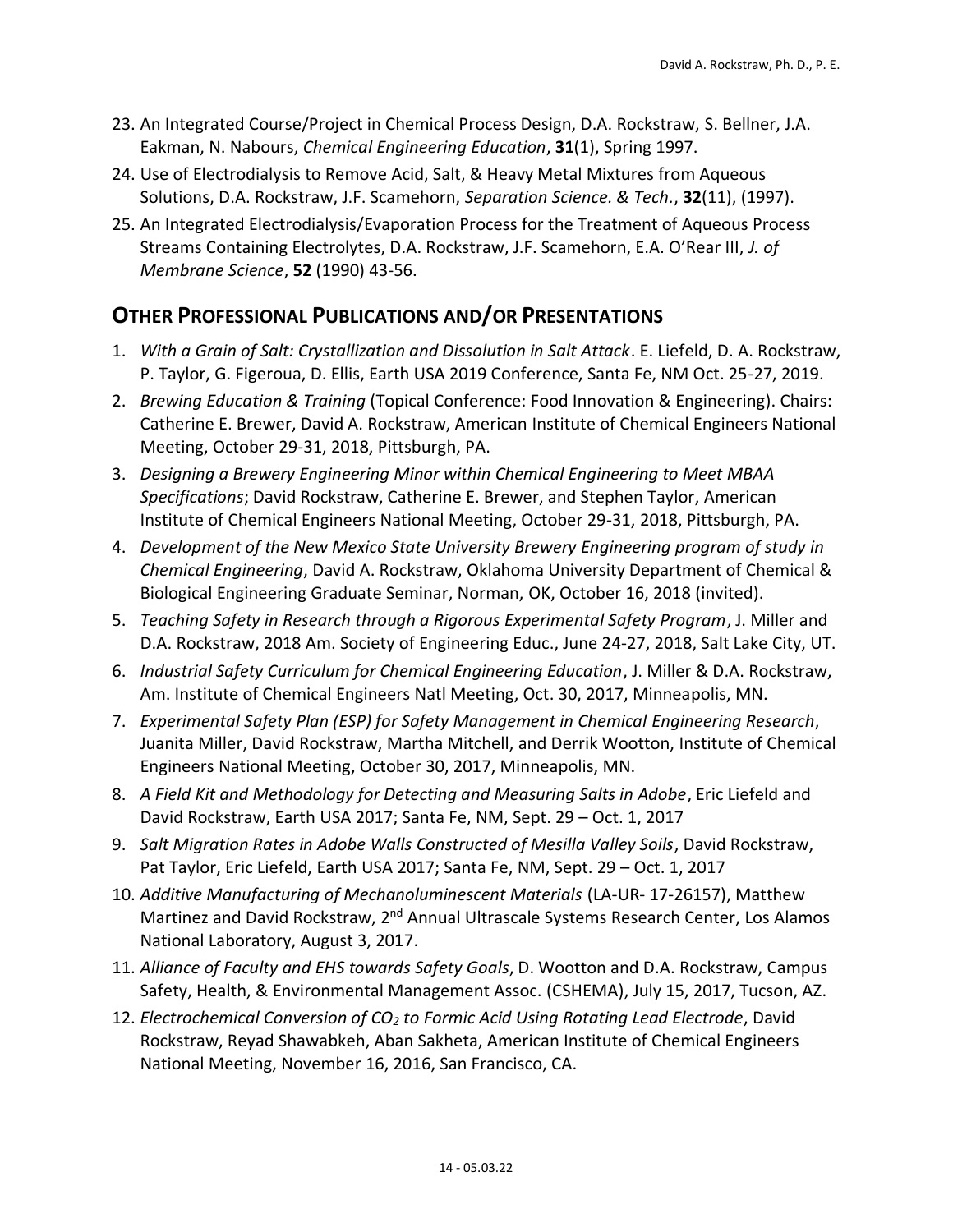- 13. Panel: What You Need to Know about Being an Expert Witness (invited panelist), Chemical Engineering & the Law Forum, American Institute of Chemical Engineers National Meeting, November 14, 2016, San Francisco, CA.
- 14. Panel: Ethics and Expert Witnessing for Scientists & Engineers (invited panelist), Daniel B. Jett Chapter of the American Society of Civil Engineers, November 4, 2016, Las Cruces, NM.
- 15. *Generating Perchlorate and N-Nitrosodimethylamine Isotherms Using Pecan Shell Activated Carbons*; J. Freeh, J. Rodriguez, D. A. Rockstraw, C. E. Brewer, American Institute of Chemical Engineers National Meeting, Salt Lake City, UT, November, 11, 2015.
- 16. *Generating Perchlorate and N-Nitrosodimethylamine Isotherms Using Pecan Shell Activated Carbons*; J. Freeh, D. Amidei, D. A. Rockstraw, C. E. Brewer, 13th Annual International Workshop on Environment and Alternative Energy, European Space Agency, Madrid, Spain, November, 11, 2015.
- 17. *Remediating Salt Attack in Adobe and Earthen Structures*; E. Liefeld, D. A. Rockstraw, G. Henry, Earth USA 2015 Conference, Santa Fe, NM Oct. 2-4, 2015.
- 18. *Understanding, Detecting, Measuring, and Remediating Salt Attack (Salt Weathering) in Adobe and Earthen Structures*; D. A. Rockstraw, S. Cooper, E. Liefeld, G. Henry, Earth USA 2013 Conference, Santa Fe, NM, Oct. 4-5, 2013.
- 19. Teach Your Students the Power of Aspen Plus® and Aspen HYSYS® with University Teaching Modules; D. A. Rockstraw, C. Yip, and B. Gochenour, AspenTech Webinar series, Oct 2 2013.
- 20. Incorporating Process Simulation Across the Chemical Engineering Curriculum to Improve Student Performance On the Capstone Design Project, American Institute of Chemical Engineers Conference, Pittsburgh, PA Oct. 28 - Nov 2, 2012.
- 21. Continuing Our Journey to Bridge the Process Safety Gaps Between Academia and Industry (Paper 232e), Bruce K. Vaughen, Thomas O. Spicer, D. Morrison, James A. Klein, and David A. Rockstraw, Am. Institute of Chemical Engineers, Minneapolis, MN, Oct. 16-21, 2011.
- 22. Mentoring STEM Students (panel member), presented by The NMSU Teaching Academy on Thursday, September 15, 2011.
- 23. Recruiting & Interacting with Students; Erin Reyes (NSPE), David Rockstraw (NMSU), and Terrance Glunt (FDOT), NSPE Leadership Webinar Series, Nov. 11, 2010.
- 24. Photocatalytic Activity of TiO<sub>2</sub> and TiO<sub>2</sub>-xCxNy Thin Films From Polymer Assisted Deposition, S. Baber, Q. Lin, V. Daram, D. A. Rockstraw, S. Deng, H. Luo, American Institute of Chemical Engineers Conference, Salt Lake City, UT, Nov. 7-12, 2010.
- 25. Workshop: How to Make Meetings Worthwhile and Entertaining, Michelle Wilson, Alicia Aguirre, David Rockstraw, Jessica Houston, American Institute of Chemical Engineers Conference, Salt Lake City, UT, November 6, 2010.
- 26. Deposition Of Ru-Ni-S Nanoparticles On Carbon By Spray-Pyrolysis: Effects Of Solvent And Other Processing Parameters, K. C. Pingali, S. Deng, D. A. Rockstraw, American Institute of Chemical Engineers Conference, Salt Lake City, UT, Nov. 4-9, 2007.
- 27. Synthesis of Ru-Ni Core-Shell Nanoparticles for Sensor Applications, S. Deng, K. C. Pingali, D. A. Rockstraw, Nanoelectronic Devices for Defense and Security conference, organized by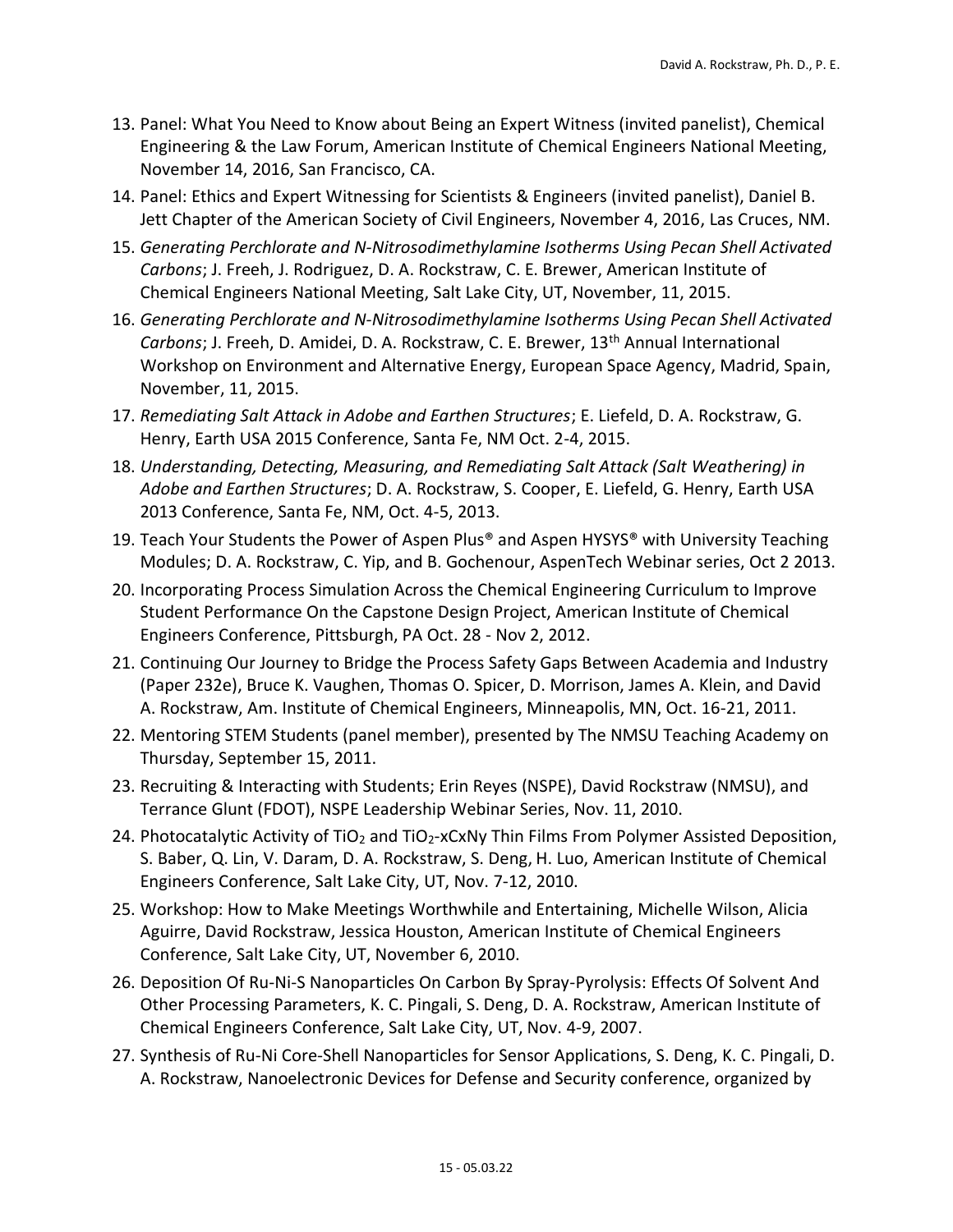the U. S Army Edgewood Chemical Biological Center (ECBC) & U.S. Army Research Office (ARO) in Washington DC, June 18-21, 2007.

- 28. Water Distillation in a Solar Still, E. Sandoval, A. De La O, D.A. Rockstraw; American Institute of Chemical Engineers Conference, San Francisco, CA; Nov. 12-17, 2006.
- 29. Synthesis of core-shell nanoparticles and mathematical modeling of exponential relation of particle size variation with precursor concentration, K.C. Pingali, S. Deng, D.A. Rockstraw; Am. Institute of Chemical Engineers Conference, San Francisco, CA; November 12-17, 2006.
- 30. Formation of Ru-Ni core-and-shell nanoparticles by spray pyrolysis and effect of temperature and precursor constituent ratio on particle size; K. C. Pingali, S. Deng, D. A. Rockstraw; The 14<sup>th</sup> International Conference on Composites/NANO Engineering Conference, Boulder, CO; July 2-7, 2006.
- 31. Synthesis of binary metal nanoparticles of Ru-Ni with core and shell structure; K. C. Pingali, S.Deng, D. A. Rockstraw, Particle Technology Forum, American Institute of Chemical Engineers Conference, Cincinnati, OH; October 30-November 4, 2005.
- 32. Effect of Ammonium Nitrate on Average Size Reduction of Nanoparticles of Silver and Nickel; K. C. Pingali, S.Deng, D. A. Rockstraw, Nanoscale Sci and Engr Forum, American Institute of Chemical Engineers Conference, Cincinnati, OH; October 30-November 4, 2005.
- 33. Suitable Course Content and Pedagogy for use of the Aspen Plus® Simulator in the Chemical Engineering Curriculum, D.A. Rockstraw, 2004 American Society of Engineering Education National Meeting, Salt Lake City, UT, June 20-23, 2004.
- 34. Rapid oxidation of sulfide mine tailings by reaction with potassium ferrate, D.A. Rockstraw, M. Murshed, A.T. Hanson, M.J. Johnson, International Symposium on Chemical Reaction Engineering, Chicago, IL, June 6-9, 2004.
- 35. Synthesis and characterization of  $TiO<sub>2</sub>$  aerogel photocatalysts for environmental remediation technologies, D.A. Rockstraw, G.K. Newman, M. Dreyer, S. J. Kersey, II Encuentro Científico Internacional de Invierno - ECI2003i, Lima Peru Jan 2-5, 2003.
- 36. Adsorption of 2,4-dinitrophenol and 2,4-dinitrotoluene from aqueous system using surfactant-modified, lignocellulosicbased activated carbon, A. D. Cota-Espericueta, D. Rockstraw, 224<sup>th</sup> ACS National Meeting, Boston, MA, August 18-22, 2002.
- 37. A Generating equation for Mixing Rules for the Interatomic Potential Parameters and a New Mixing Rule for the Noble Gases, American Institute of Chemical Engineers National Meeting, Poster Session: Applying Molecular Simulations and Computational Chemistry, Ali K Al-Matar, David A Rockstraw, Reno, NV, November 2001.
- 38. Adsorption of metal ions onto oxidized, activated carbon produced from pecan shells, in single and multicomponent systems, S.A. Dastgheib, D. A. Rockstraw, 219<sup>th</sup> American Chemical Society National Meeting, San Francisco, CA, March 27, 2000
- 39. Adsorption of aromatics on pecan-shell-based carbon, D.A. Rockstraw and L.A. Roybal, 219<sup>th</sup> American Chemical Society National Meeting, San Francisco, CA, March 27, 2000
- 40. Solution to the 1999 AICHE National Student Design Contest, D.A. Rockstraw, S.P. Bellner, American Institute of Chemical Engineers National Meeting, Dallas, TX, November 1, 1999.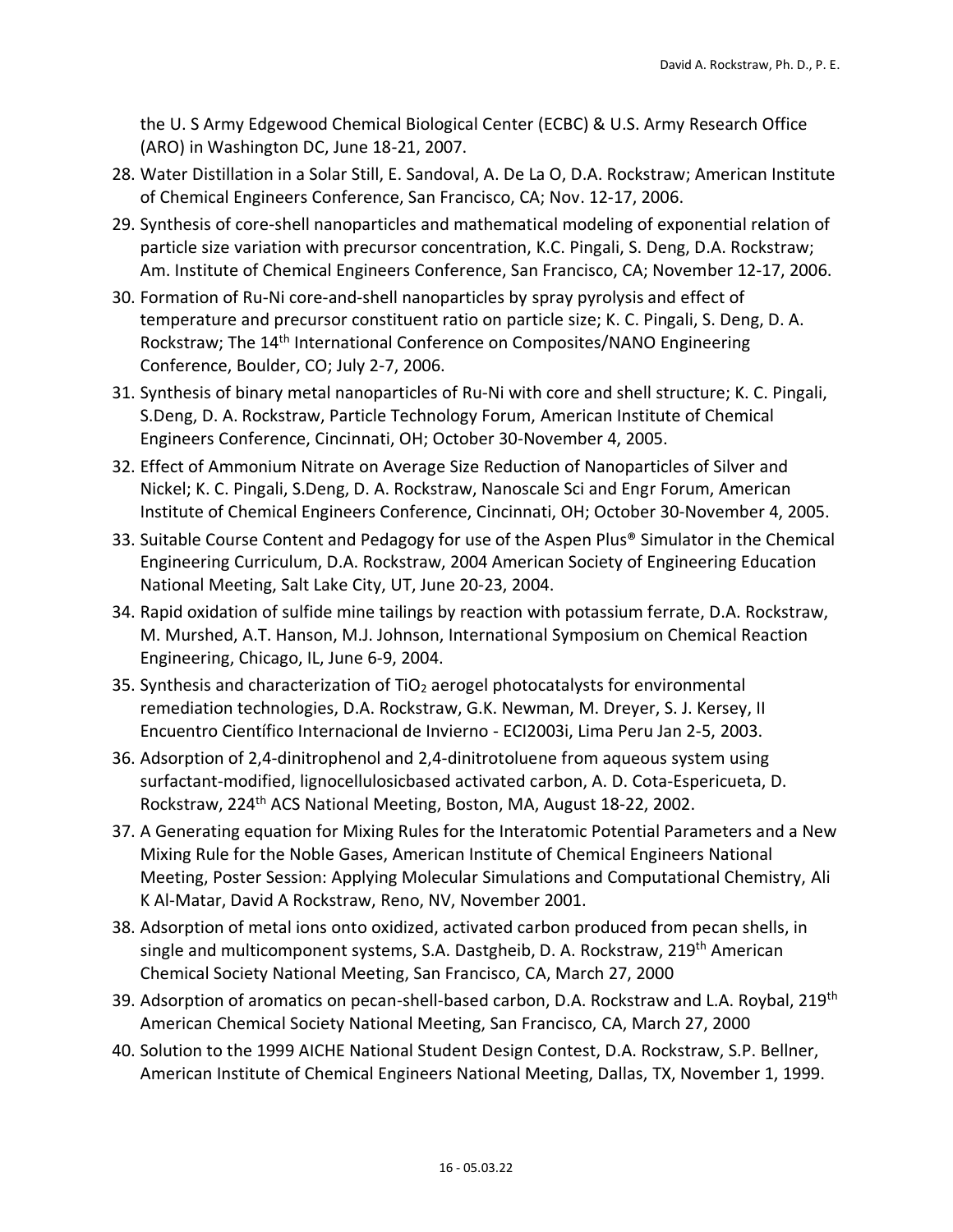- 41. Vitrified Magnesia Dissolution and its Impact on Plutonium Residue Processing, K.W. Fife, J.L. Alwin, D.A. Rockstraw, 129th Minerals, Metals, and Materials Society, Nashville, TN, March 12-16, 2000.
- 42. Real-Time Densitometer for Implementation in Hanford Tanks, M Corpening, K Anderson, DA Rockstraw, Waste Management '99; Tucson, AZ, February 28 - March 4, 1999.
- 43. Enhanced Pyrite Destruction and Copper Recovery with Fe(VI), A. Al-Matar, J. Alwin, J. Kearns, D.A. Rockstraw, Waste Management '99 Proceedings, Tuscon, AZ, February 28 - March 4, 1999.
- 44. A Novel Lignocellulosic-Based Carbon Material for Separation of Ionic Species from Aqueous Solutions, D. A. Rockstraw, R. Shawabkeh, R. K. Bhada, TechnoVentions '98, Orlando, FL, December 9-12, 1998.
- 45. Synthesis & Characterization of Phosphate-Based Zirconium/Titanium Mixed Oxide Catalysts, D. K. Kambhampati, D. A. Rockstraw, N. Jackson, S. Thoma, poster presentation at the 2<sup>nd</sup> World Congress on Environmental Catalysis Conference, Miami, FL, November 1998.
- 46. One-Step Sol-Gel Synthesis of Sulfated Zirconium/Titanium Phosphate Solid Acid Catalysts, D. K. Kambhampati, D. A. Rockstraw, N. Jackson, S. Thoma, American Institute of Chemical Engineers National Meeting Proceedings, Miami, FL, November 15-19, 1998.
- 47. Treatment of Copper Mine Tailings by Slurry Approach: A Case Study, D.K. Kambhampati, R. Mallapragada, K.G. Ragunathan, R.K. Bhada, D.A. Rockstraw, Environmental Engineering & Management Proceedings, Barcelona, Spain, September 30 – Oct. 2, 1998,
- 48. Synthesis & Characterization of Carbon from Pecan Shells, D. Rockstraw, Center for Applied Energy Res., Univ of Kentucky, Lexington, KY, April 23, 1998 (invited).
- 49. Use of Pecan Shells in the Chemical Industry, DA Rockstraw, R Shawabkeh, RK Bhada, D Binkley, XXXII Annual Western Pecan Conference, Las Cruces, NM, March 9, 1998 (invited).
- 50. Groundwater Remediation with Pecan Shell-Based Activated Carbon and Montmorillonite Clay, J. Alwin, D. Rockstraw, Waste Management '98, Tucson, AZ, Feb 28 - March 4, 1998.
- 51. Interaction of Micelles with Ion-Exchange Membranes, M. Nelson, D.A. Rockstraw, M. Montoya, J.F. Scamehorn, Am. Inst. Chem. Engrs, Los Angeles, CA, Nov. 16-21, 1997.
- 52. An Interdisciplinary Course in Design, D.A. Rockstraw, American Chemical Society, Emerging Technologies in Hazardous Waste Management, Special Session WERC: Bringing Environmental Excellence into the 21<sup>st</sup> Century, Pittsburgh, PA, September 15-17, 1997.
- 53. Reduction of BOD in Pecan Process Water using Foam Flotation, D.A. Rockstraw, National Pecan Sheller's Association Annual Meeting, Charleston, SC, September 12, 1997 (invited).
- 54. Removal of Reactive Dyes from Water, D.A. Rockstraw, El Paso Water Users Consortium Meeting, El Paso, TX, July 16, 1997 (invited).
- 55. Synthesis and Characterization of Phosphate-Based Solid Acid Catalysts, N. Jackson, D.A. Rockstraw, D.K. Kambhampati, S. Thoma, North Amer. Catalysis Society Proceedings, Chicago, IL, May 19-23, 1997.
- 56. An Activated Carbon Manufactured by Novel Techniques, R. Shawabkeh, D. A. Rockstraw, R. K. Bhada, NMSU Graduate Student Symposium, Las Cruces, NM, May 2, 1997 (First Place).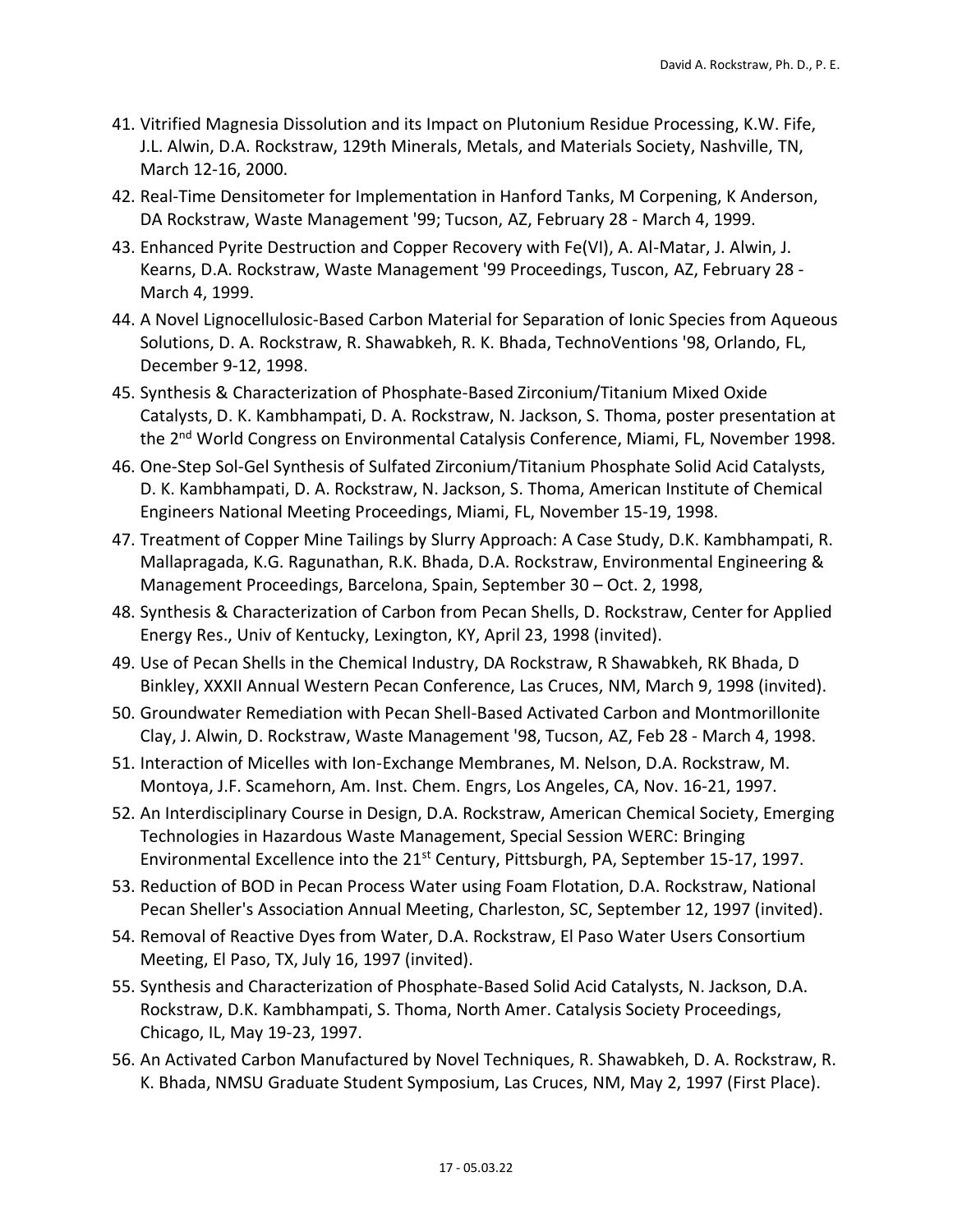- 57. Activated Carbon Manufactured by Novel Technique, DA Rockstraw, R Shawabkeh, RK Bhada, Waste-management Education & Research Consortium/Hazardous Substances Res. Consortium Joint Conference on the Environment, Albuquerque, NM, April 22-24, 1997.
- 58. Micellar-Enhanced Electrodialysis for Water Treatment, D.A. Rockstraw, J.F. Scamehorn, Waste-management Education and Research Consortium / Hazardous Substances Research Consortium Joint Conference on the Environment, Albuquerque, NM, April 22-24, 1997.
- 59. A Course in Chemical Process Design, D.A. Rockstraw, J.A. Eakman, S. Bellner, N. Nabours, Am. Soc. of Engineering Educ./Gulf SW Section Proceedings, Houston, TX, Mar. 23-25, 1997.
- 60. Activated Carbon Manufactured by Novel Techniques, DA Rockstraw, R Shawabkeh, RK Bhada, American Institute of Chemical Engineers Spring Mtg, Houston, TX, March 9, 1997.
- 61. Activated Carbon From Pecan Shells for Water Treatment, D.A. Rockstraw, R. Shawabkeh, Poster Presentation, XXXI Annual Western Pecan Conf., Las Cruces, NM, Mar. 9-11, 1997.
- 62. Get Real! That Way by Design, D. Rockstraw, S. Bellner, J. Eakman, N. Nabours, Am. Institute of Chemical Engineers, Free Forum on Engineering Educ., Chicago, IL, Nov. 11-15, 1996.
- 63. Harvest, Steam Percolation, & Composting Radioactive Flora, M. Pagedar, D. Rockstraw, Waste Management 97, Tucson, AZ, March 2-7, 1996.
- 64. Effect of Biofilm Parameters on Growth in Solid State Fermentation Processes, S. Rajagopolan, J. Modak, D. Rockstraw, American Institute of Chemical Engineers, Biochemical Engineering Poster Session, Chicago, IL, November 11-15 1996.
- 65. Are Constant Biofilm Parameters Models Valid? S. Rajagopalan, D. Rockstraw, American Society for Microbiology, Microbial Biofilms Conference, Salt Lake City, UT, October, 1996.
- 66. An Industrial Challenge: Case Study in Technology Commercialization, D.A. Rockstraw, Univ. of Okla. Chem. Eng. & Materials Science Seminar, Norman, OK, Mar. 9, 1995 (invited).
- 67. An Integrated Electrodialysis/Evaporation Process for the Treatment of Aqueous Process Streams Containing Electrolytes, D.A. Rockstraw, J.F. Scamehorn, E.A. O'Rear III, American Institute of Chemical Engineers Fall National Meeting; San Francisco; CA; November 1989.
- 68. Characterization of Electrodialysis for the Removal of Acids, Salts and Heavy Metal Mixtures from Aqueous Solutions, D.A. Rockstraw, J.F. Scamehorn, American Institute of Chemical Engineers Summer National Meeting Proceedings; Philadelphia, PA; September 1989.
- 69. Removal of Dissolved Metals from Water Using Electrodialysis, D.A. Rockstraw, J.F. Scamehorn, "10th American Electroplaters and Surface Finishers & EPA Conference on Environmental Control for the Metal Finishing Industry," Orlando, FL, January 23-25, 1989.
- 70. Use of Electrodialysis to Clean Abandoned Zn Mine Water in NE Oklahoma: Characterization of Multi-Component Systems Containing Species of Mixed Valences, D.A. Rockstraw, J.F. Scamehorn, Annual Generic Meeting of the Bureau of Mines; Reno, NV, May 1989.
- 71. The Use of Electrodialysis to Clean Water from Abandoned Zinc Mines in Northeast Oklahoma: Characterization of Single Component Systems, Annual Bureau of Mines Generic Meeting, Golden, CO, May 1988.